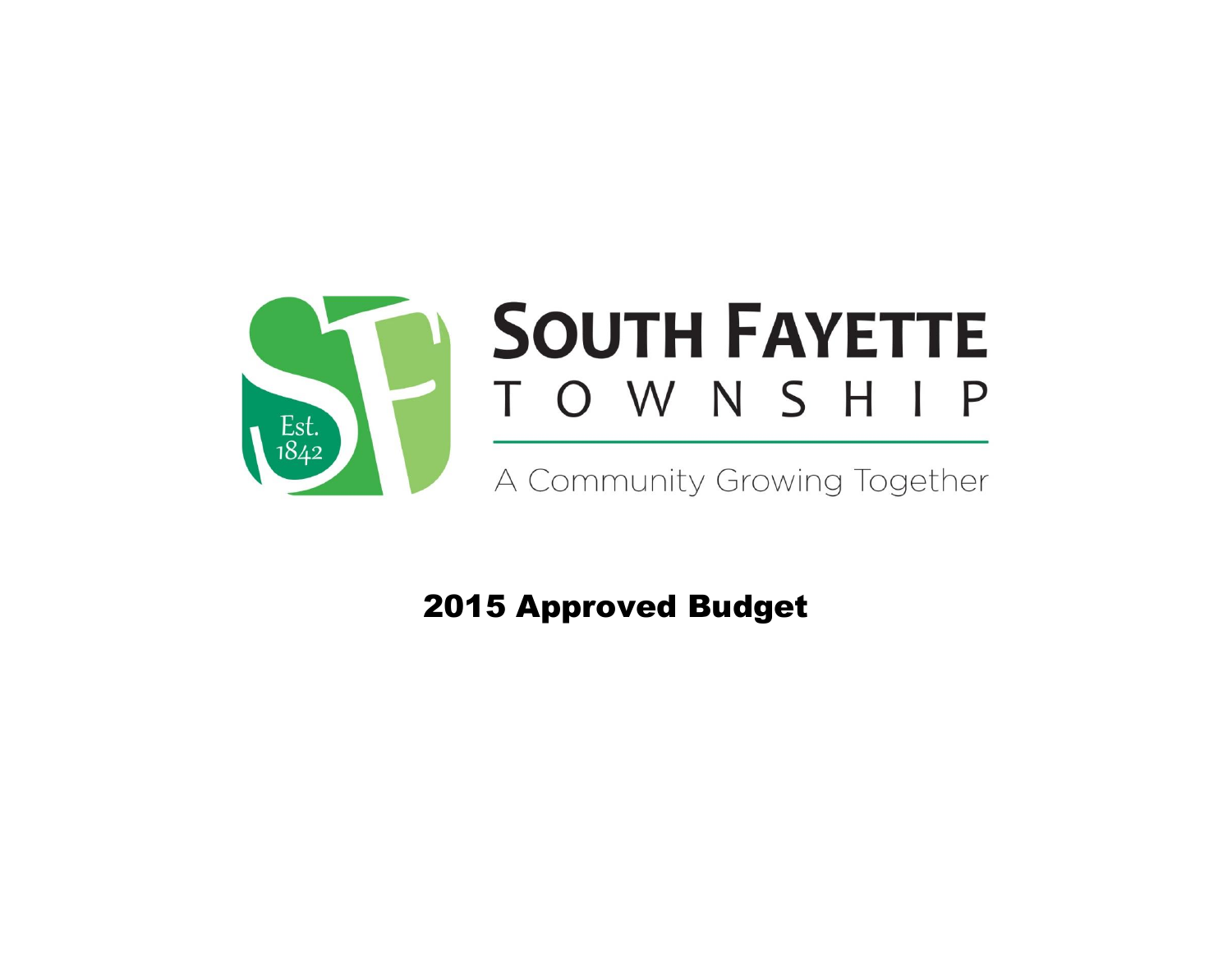| <b>Budget Summary</b>                                          |                                   |              |               |              |                 |              |
|----------------------------------------------------------------|-----------------------------------|--------------|---------------|--------------|-----------------|--------------|
| <b>South Fayette Township</b>                                  |                                   |              |               |              |                 |              |
| 2015                                                           |                                   |              |               |              |                 |              |
|                                                                |                                   |              |               |              | @9/30/14        |              |
| <b>Account</b>                                                 |                                   | 2012 Actual  | 2013 Actual   | 2014 Budget  | <b>2014 YTD</b> | 2015         |
| Revenue                                                        |                                   | 8,561,494.30 | 10,197,062.01 | 9,095,678.00 | 8,873,314.34    | 9,572,575.53 |
| <b>Admin Expenses</b>                                          | 400, 401, 403, 404                | 679,828.33   | 690,681.29    | 765,044.00   | 616,130.50      | 859,014.22   |
| <b>IT Expenses</b>                                             | 407                               | 1,697.50     | 50,839.75     | 57,500.00    | 32,450.90       | 58,700.00    |
| <b>Engineering Expenses</b>                                    | 408                               | 171,178.12   | 138,634.16    | 157,454.00   | 137,396.51      | 180,502.24   |
| Code & Planning Expenses                                       | 413-414                           | 121,854.19   | 148,926.40    | 159,614.00   | 149,961.90      | 173,845.44   |
| <b>Police Expenses</b>                                         | 410                               | 2,328,855.25 | 2,491,737.18  | 2,705,416.00 | 1,609,733.99    | 2,824,303.24 |
| <b>Public Works Expenses</b>                                   | 430-439                           | 1,481,406.94 | 1,674,474.37  | 1,667,238.00 | 1,328,039.78    | 1,887,476.32 |
| <b>Recreation Expenses</b>                                     | 452                               | 100,143.15   | 122,332.70    | 151,605.00   | 98,081.49       | 133,059.00   |
| Parks Expenses                                                 | 454                               | 206,235.69   | 269,048.13    | 298,896.00   | 315,898.73      | 283,426.18   |
| <b>General Plant Expenses</b>                                  | 409, 411, 421, 427                | 1,268,532.92 | 1,241,687.02  | 1,377,400.00 | 754,379.61      | 1,466,006.58 |
| <b>Financial Expenses</b><br>Total Fund Balance - General Fund | 456, 471, 472, 475, 486, 487, 491 | 1,080,161.74 | 1,716,693.41  | 1,755,511.00 | 629,742.76      | 1,706,242.31 |
|                                                                |                                   | 1,121,600.47 | 1,652,007.60  |              | 3,201,498.17    | (0.00)       |
| Total Expenses - General Fund                                  |                                   | 7,439,893.83 | 8,545,054.41  | 9,095,678.00 | 5,671,816.17    | 9,572,575.53 |
|                                                                |                                   |              |               |              |                 |              |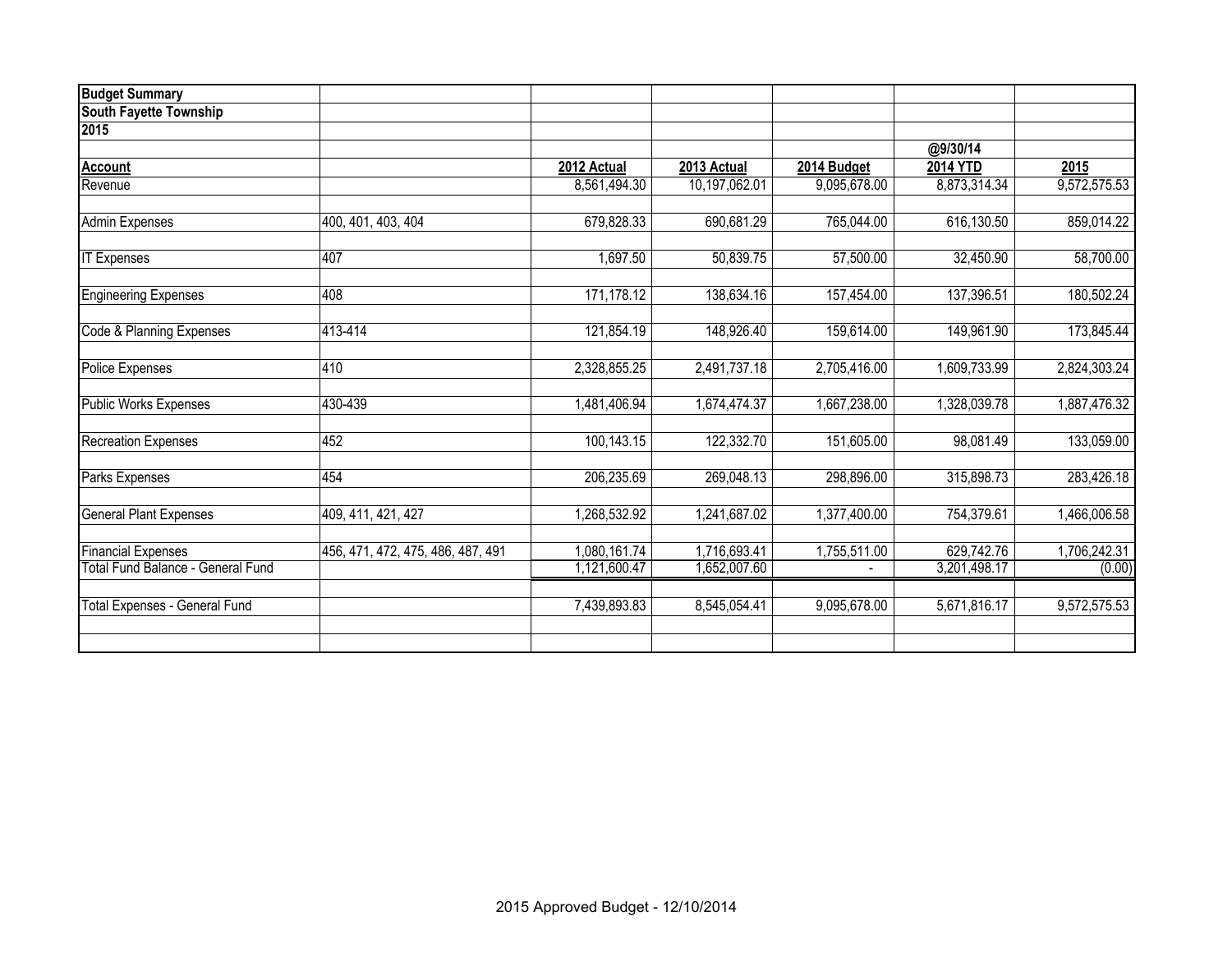| <b>Budget Revenue Worksheet</b>      |                                       |                           |                             |                             |                           |                           |
|--------------------------------------|---------------------------------------|---------------------------|-----------------------------|-----------------------------|---------------------------|---------------------------|
| South Fayette Township               |                                       |                           |                             |                             |                           |                           |
| Budget 2015                          |                                       |                           |                             |                             |                           |                           |
|                                      |                                       |                           |                             |                             | @9/30/14                  |                           |
|                                      |                                       | 2012 Actual               | 2013 Actual                 | 2014 Budget                 | <b>2014 YTD</b>           | 2015                      |
| (301) REAL PROPERTY TAXES            |                                       |                           |                             |                             |                           |                           |
| 01-301-100                           | <b>CURRENT YEAR</b>                   | 3,457,930.18              | 3,950,267.04                | 3,645,914.00                | 3,968,000.00              | 3,970,086.53              |
| 01-301-105                           | <b>INTERIM REAL EST. TAXES</b>        | 4,291.02                  |                             | 40,000.00                   | 2,716.35                  | 20,000.00                 |
| 01-301-110                           | <b>PRIOR YEAR</b>                     | 178,060.68                | 183,585.95                  | 110,000.00                  | 37,501.07                 | 30,000.00                 |
| 01-301-130                           | <b>DELINQ. TAXES (SOLIC/TAX COLL)</b> | 299,972.95                | 414,346.71                  | 100.000.00                  | 99,389.47                 | 100.000.00                |
|                                      |                                       | 3,940,254.83              | 4,548,199.70                | 3,895,914.00                | 4,107,606.89              | 4,120,086.53              |
|                                      |                                       |                           |                             |                             |                           |                           |
| (310) ACT 511 TAXES                  |                                       |                           |                             |                             |                           |                           |
| 01-310-140                           | REAL ESTATE TRANSFER TAX              | 381,975.48                | 447, 155.12                 | 380,000.00                  | 304,718.25                | 390,000.00                |
| 01-310-155                           | <b>EARNED INCOME TAX - CURRENT</b>    | 2,807,825.60              | 2,795,175.82                | 2,600,000.00                | 2,254,978.06              | 2,750,000.00              |
| 01-310-160                           | L.S.T. (CURRENT & DELINQ)             | 199,555.71                | 264,073.53                  | 220,000.00                  | 184,212.84                | 225,000.00                |
| 01-310-170                           | <b>MECHANICAL DEVICES TAX</b>         | 11,300.00<br>3,400,656.79 | 11,650.00<br>3,518,054.47   | 11,650.00<br>3,211,650.00   | 11,850.00<br>2,755,759.15 | 11,650.00<br>3,376,650.00 |
|                                      |                                       |                           |                             |                             |                           |                           |
| (321) LICENSES                       |                                       |                           |                             |                             |                           |                           |
| 01-321-180                           | <b>MISCELLANEOUS PERMITS</b>          | 5,212.80                  | 5,189.00                    | 3,000.00                    | 870.00                    | 500.00                    |
| 01-321-185                           | <b>DOG LICENSES</b>                   | 2,665.00                  | 2,340.00                    | 2,000.00                    | 1,860.00                  | 2,000.00                  |
| 01-321-190                           | <b>TRANSIT SHELTERS</b>               | 7,874.05                  | 8,167.61                    | 9,000.00                    |                           | 8,000.00                  |
| 01-321-200                           | <b>CABLE TV FRANCHISE</b>             | 305.371.84                | 323.071.67                  | 305.000.00                  | 254,801.81                | 320,000.00                |
|                                      |                                       | 321,123.69                | 338,768.28                  | 319,000.00                  | 257,531.81                | 330,500.00                |
|                                      |                                       |                           |                             |                             |                           |                           |
| (322) NON BUSINESS LICENSES & PERMIT |                                       |                           |                             |                             |                           |                           |
| 01-322-210                           | <b>STREET OPENING PERMITS</b>         | 5,614.00                  | 7,471.00                    | 6,000.00                    | 7,002.00                  | 6,000.00                  |
|                                      |                                       |                           |                             |                             |                           |                           |
| (331) FINES                          |                                       |                           |                             |                             |                           |                           |
| 01-331-220                           | <b>VEHICLE/ORDINANCE VIOLATIONS</b>   | 45,916.06                 | 36,277.75                   | 45,000.00                   | 26,378.01                 | 36,000.00                 |
|                                      |                                       |                           |                             |                             |                           |                           |
| (341) INTEREST EARNINGS              |                                       |                           |                             |                             |                           |                           |
| 01-341-230                           | <b>INTEREST EARNINGS</b>              | 2,139.17                  | 3,275.91                    | 3,000.00                    | 2,002.62                  | 2,025.00                  |
|                                      |                                       |                           |                             |                             |                           |                           |
| (342) RENTS AND ROYALTIES            |                                       |                           |                             |                             |                           |                           |
| 01-342-200                           | <b>RENT OF SF PROPERTY</b>            | 864.00                    | 864.00                      | 864.00                      | 500.00                    | 864.00                    |
|                                      |                                       |                           |                             |                             |                           |                           |
| (351) FEDERAL GRANTS                 |                                       |                           |                             |                             |                           |                           |
| 01-351-552                           | <b>FEDERAL GRANTS</b>                 | $\blacksquare$            | $\mathcal{L}_{\mathcal{A}}$ | $\mathcal{L}_{\mathcal{A}}$ | 188,859.69                | $\mathcal{L}$             |
|                                      |                                       |                           |                             |                             |                           |                           |
| (354) STATE CAPITAL & OP GRANTS      |                                       |                           |                             |                             |                           |                           |
| 01-354-550                           | STATE CAPITAL & OPERATING GRAN        | 17,113.00                 | 21,962.00                   | 11,000.00                   | $\sim$                    | 9,000.00                  |
|                                      |                                       |                           |                             |                             |                           |                           |
| (355) STATE SHARED REVENUE           |                                       |                           |                             |                             |                           |                           |
| 01-355-240                           | PUBLIC UTILITY REALTY TAX             | 8,962.40                  | 9,624.07                    | 9,000.00                    | ×.                        | 9.000.00                  |
| 01-355-250                           | ALCOHOLIC BEVERAGE TAX                | 3,100.00                  | 4,600.00                    | 3,100.00                    | 3,400.00                  | 3,100.00                  |
| 01-355-265<br>01-355-267             | <b>FOREIGN FIRE INSURANCE</b>         | 88,602.71                 | 99,653.12                   | 99,700.00                   | 94,135.71                 | 90,000.00                 |
|                                      | PENSION STATE AID ALLOCATION          | 196,686.03<br>297,351.14  | 217,524.08<br>331,401.27    | 215,000.00<br>326,800.00    | 182,015.96<br>279,551.67  | 180,000.00<br>282,100.00  |
|                                      |                                       |                           |                             |                             |                           |                           |
| (357) LOCAL GOVERNMENT GRANTS        |                                       |                           |                             |                             |                           |                           |
| 01-357-601                           | ALLEG. CO. SALES TAX (RAD)            | 231.029.14                | 251,470.07                  | 240.000.00                  | 186,994.51                | 250,000.00                |
|                                      |                                       |                           |                             |                             |                           |                           |
| (361) GENERAL GOVERNMENT             |                                       |                           |                             |                             |                           |                           |
| 01-361-300                           | <b>ENGINEERING REVIEW FEES</b>        | 34.284.16                 | 30.048.61                   | 15.000.00                   | 1.185.00                  | 15,000.00                 |
|                                      |                                       |                           |                             |                             |                           |                           |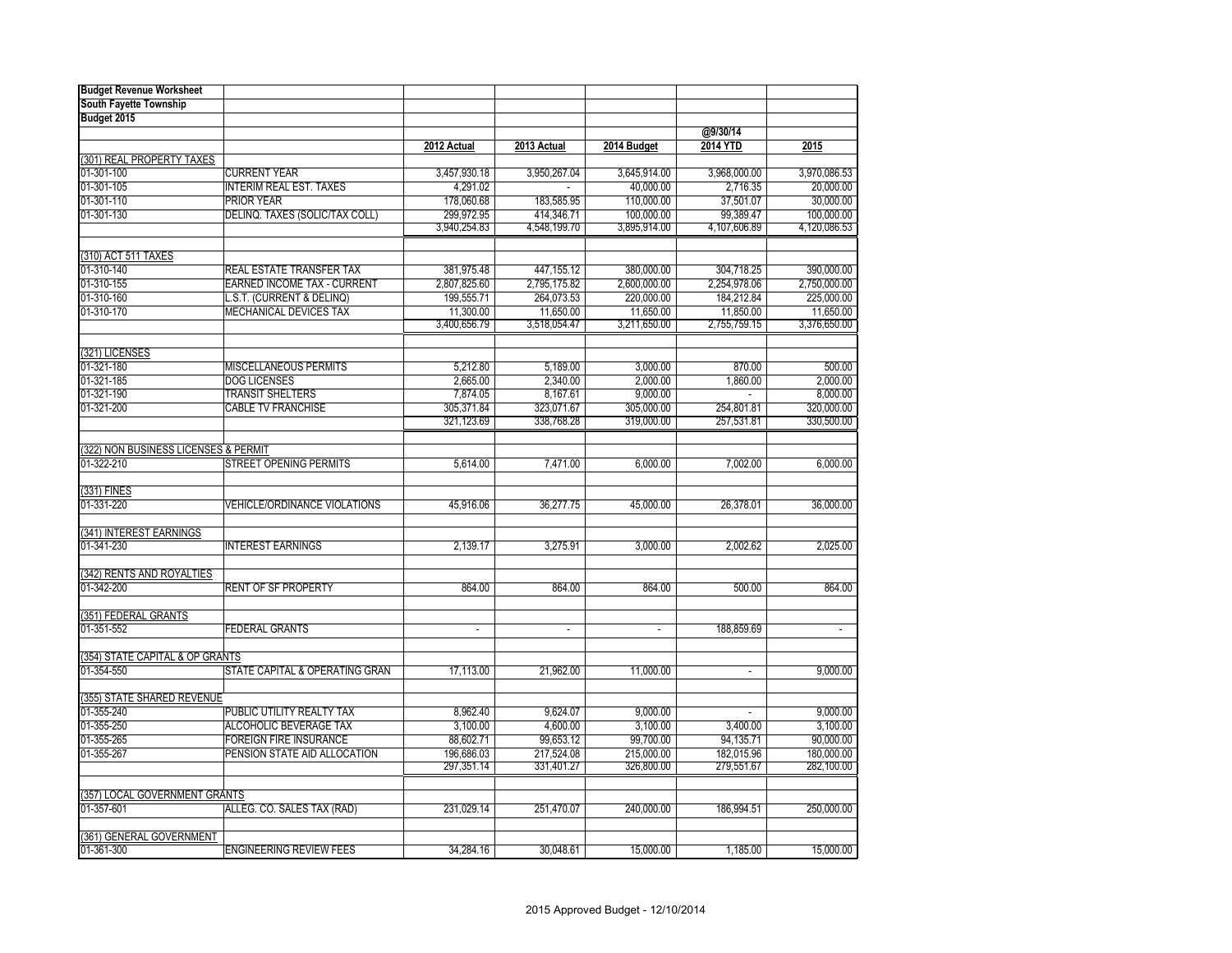|                                     |                                      |                          |                |                | @9/30/14             |                          |
|-------------------------------------|--------------------------------------|--------------------------|----------------|----------------|----------------------|--------------------------|
|                                     |                                      | 2012 Actual              | 2013 Actual    | 2014 Budget    | 2014 YTD             | 2015                     |
| 01-361-301                          | ZONING APPS/LAND DEVELOPMENT F       | 16.392.32                | 9.630.00       | 9.000.00       | 16.819.90            | 10.000.00                |
| 01-361-310                          | SALE OF MAPS, SUPPLIES, ETC          | 2,458.50                 | 2.849.77       | 2,500.00       | 457.25               | 750.00                   |
| 01-361-330                          | <b>LIEN LETTER FEES</b>              | 7.640.00                 | 8.160.00       | 6.500.00       | 7.045.00             | 7.000.00                 |
|                                     |                                      | 60.774.98                | 50,688.38      | 33.000.00      | 25,507.15            | 32,750.00                |
|                                     |                                      |                          |                |                |                      |                          |
| (362) PUBLIC SAFETY                 |                                      |                          |                |                |                      |                          |
| 01-362-360                          | <b>SALE OF POLICE REPORTS</b>        | 2,650.00                 | 2.325.00       | 2.500.00       | 4.063.72             | 2,500.00                 |
| 01-362-372                          | POLICE OVERTIME PENSION              | 6.00                     |                |                | 37.50                |                          |
| 01-362-380                          | <b>BUILDING PERMITS</b>              | 117,271.94               | 153,516.70     | 120.000.00     | 140,714.63           | 120.000.00               |
| 01-362-382                          | <b>PA SURCHARGE</b>                  | (124.00)                 | 320.00         |                | 40.00                |                          |
| 01-362-410                          | <b>ALARM PERMITS</b>                 | 360.00                   | 330.00         | 450.00         | 260.00               | 300.00                   |
| 01-362-450                          | <b>OCCUPANCY &amp; USE PERMITS</b>   | 5.990.00                 | 6.815.00       | 6.500.00       | 6.925.00             | 7.450.00                 |
| 01-362-500                          | SCHOOL RESOURCE OFFICER              | $\overline{\phantom{a}}$ |                |                | $\mathcal{L}$        | 60.000.00                |
|                                     |                                      | 126, 153.94              | 163,306.70     | 129,450.00     | 152,040.85           | 190,250.00               |
|                                     |                                      |                          |                |                |                      |                          |
| (363) HIGHWAY & STREETS             |                                      |                          |                |                |                      |                          |
| 01-363-390                          | PENNDOT COMP, MAINT, AGREEMENT       | 19,893.31                | 19,893.31      |                | ÷                    |                          |
| 01-363-400                          | PENNDOT WINTER MAINT, AGREEMEN       | 17,486.57                | 22.414.56      | 17.500.00      | 2.741.96             | 17.500.00                |
|                                     |                                      | 37,379.88                | 42,307.87      | 17,500.00      | 2,741.96             | 17,500.00                |
|                                     |                                      |                          |                |                |                      |                          |
| (364) SANITATION                    |                                      |                          |                |                |                      |                          |
| 01-364-560                          | <b>RECYCLING OPERATIONS</b>          | 400.42                   | 654.04         | $\sim$         | ÷                    | $\blacksquare$           |
|                                     |                                      |                          |                |                |                      |                          |
| (367) RECREATION                    |                                      |                          |                |                |                      |                          |
| 01-367-430                          | <b>USE OF PARK FACILITIES</b>        | 2.010.00                 | 5.000.00       | 2.000.00       | 10.089.00            | 9.000.00                 |
| 01-367-570                          | <b>SUMMER ACTIVITIES</b>             | 4.280.00                 | 4,566.00       | 4.500.00       | 2.430.00             | 2,700.00                 |
| 01-367-580                          | <b>PROGRAM FEES</b>                  | ÷                        | 25.245.50      | 24,000.00      | 17.357.25            | 23,650.00                |
| 01-367-590                          | <b>DONATIONS</b>                     | 1.084.00                 | 2.015.00       | 2.500.00       | 200.00               | 1.500.00                 |
|                                     |                                      | 7,374.00                 | 36,826.50      | 33,000.00      | 30,076.25            | 36,850.00                |
|                                     |                                      |                          |                |                |                      |                          |
| (380) MISCELLANEOUS REVENUE         |                                      |                          |                |                |                      |                          |
| 01-380-452                          | <b>MISCELLANEOUS - OTHER</b>         | $\mathbf{r}$             | 1.172.00       | ÷.             | 39,044.82            | $\overline{\phantom{a}}$ |
|                                     |                                      |                          |                |                |                      |                          |
| (391) PROCEEDS-FIXED ASSETS SALES   |                                      |                          |                |                |                      |                          |
| 01-391-460                          | <b>SALE OF ASSETS</b>                | 5.710.00                 | 1.050.00       | 2.000.00       | 3.837.73             | 2.000.00                 |
|                                     |                                      |                          |                |                |                      |                          |
| (392) INTERFUND OPERATING TRANSFERS |                                      |                          |                |                |                      |                          |
| 01-392-850                          | <b>TRANSFER FROM CAPITAL PROJECT</b> | $\overline{\phantom{a}}$ | $\blacksquare$ | $\blacksquare$ | 3.406.09             | 45.000.00                |
| 01-392-854                          | TRANSFER FROM RECR FEE IN LIEU       | $\blacksquare$           | ÷,             | ÷,             | 3,330.52<br>6,736.61 | 45,000.00                |
|                                     |                                      | $\blacksquare$           | $\blacksquare$ | $\sim$         |                      |                          |
| (393) OTHER FINANCING SOURCES       |                                      |                          |                |                |                      |                          |
| 01-393-510                          | <b>WINTER ROAD MAINTENANCE</b>       |                          |                |                | 1.068.91             |                          |
|                                     |                                      | 25.459.42                | 41.697.33      | 21.500.00      |                      | 35.000.00                |
| (394) PROCEEDS OF SHORT-TERM DEBITS |                                      |                          |                |                |                      |                          |
| 01-394-100                          | <b>TAX ANTICIPATION NOTES</b>        |                          |                |                | 800.000.00           |                          |
|                                     |                                      |                          | 800.000.00     | 800.000.00     |                      | 800.000.00               |
| (395) PRIOR YEARS REFUNDS           |                                      |                          |                |                |                      |                          |
| 01-395-480                          | PRIOR YEARS REFUNDS                  |                          | 1.614.74       | ÷.             | 73.71                | ÷.                       |
|                                     |                                      | 36,179.84                |                |                |                      |                          |
|                                     | <b>Total Revenue</b>                 | 8,561,494.30             | 10,197,062.01  | 9,095,678.00   | 8,873,314.34         | 9,572,575.53             |
|                                     |                                      |                          |                |                |                      |                          |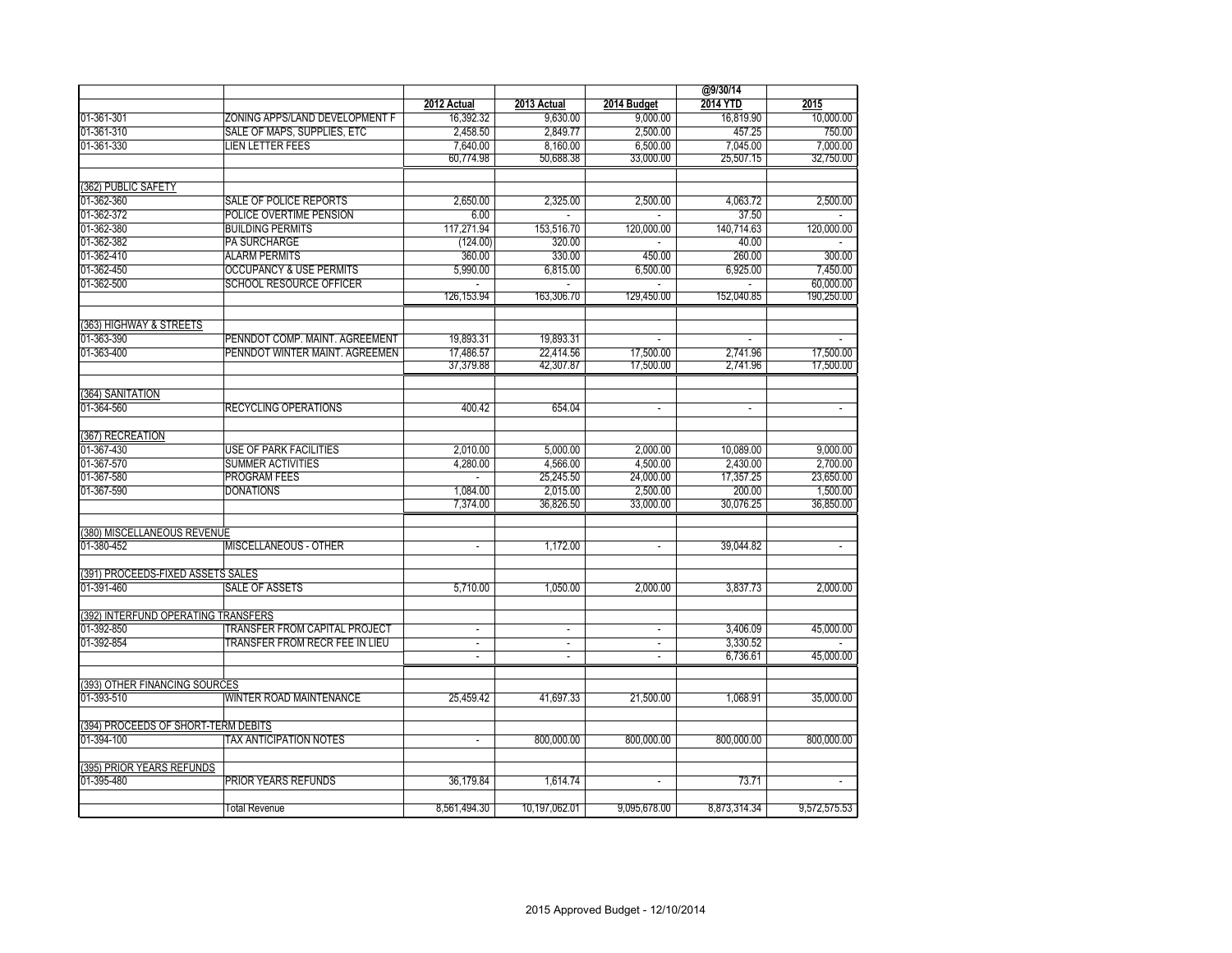| Budget Expense Worksheet - 400-404 Admin |                                       |                          |             |             |           |            |
|------------------------------------------|---------------------------------------|--------------------------|-------------|-------------|-----------|------------|
| South Fayette Township                   |                                       |                          |             |             |           |            |
| Budget 2015                              |                                       |                          |             |             |           |            |
|                                          |                                       |                          |             |             | @9/30/14  |            |
|                                          |                                       | 2012 Actual              | 2013 Actual | 2014 Budget | 2014 YTD  | 2015       |
| (400) LEGISLATIVE BODY                   |                                       |                          |             |             |           |            |
| 01-400-113                               | SALARIES OF COMMISSIONERS             | 16,250.00                | 16,250.00   | 16,250.00   | 12,187.35 | 16,250.00  |
| 01-400-161                               | <b>FICA/MEDICARE</b>                  | 1,243.13                 | 1,243.20    | 1,243.00    | 932.31    | 1,250.00   |
| 01-400-220                               | <b>GENERAL EXPENSE</b>                | 656.81                   | 163.44      | 500.00      | 655.56    | 500.00     |
| 01-400-309                               | <b>COMMUNITY RELATIONS</b>            | 867.36                   | 650.00      | 1,000.00    | 1,425.00  | 1,500.00   |
| 01-400-310                               | <b>COG/RAD FUNDS</b>                  | $\sim$                   | $\sim$      | 4,000.00    | 7,871.55  | 8,000.00   |
| 01-400-341                               | <b>ADVERTISING</b>                    |                          |             |             | 50.00     | 100.00     |
| 01-400-420                               | <b>DUES AND SUBSCRIPTIONS</b>         | 9,984.02                 | 11,367.96   | 13,700.00   | 13,146.89 | 16,700.00  |
| 01-400-460                               | SEMINARS AND TRAVEL EXPENSES          | 5,011.07                 | 5,764.91    | 7,000.00    | 5,461.18  | 7,000.00   |
| 01-400-470                               | CODIFICATION/ORD. UPDATES             | 1,195.00                 | 1,195.00    | 2,000.00    | 1,195.00  | 1,500.00   |
| 01-400-493                               | S.F. CLEAN-UP PROJECT                 | 154.00                   | 964.44      | 1,000.00    | 1,774.23  | 1,500.00   |
| 01-400-740                               | <b>COMPUTER UPGRADES</b>              |                          | 4,630.95    | 750.00      | 398.00    | 500.00     |
|                                          |                                       | 35,361.39                | 42,229.90   | 47,443.00   | 45,097.07 | 54,800.00  |
|                                          |                                       |                          |             |             |           |            |
| (401) EXECUTIVE ADMINISTRATION           |                                       |                          |             |             |           |            |
| 01-401-121                               | <b>SALARY OF MANAGER</b>              | 82,393.12                | 85,800.03   | 100,000.00  | 76,923.09 | 104,000.00 |
| 01-401-124                               | SALARY OF FINANCIAL ADMINISTRA        | 46,961.52                | 51,931.25   | 40,388.00   | 24,230.80 | 74,880.00  |
| 01-401-125                               | PART-TIME FINANCE                     | $\overline{\phantom{a}}$ |             | 47,284.00   | 32,284.36 | 18,800.00  |
| 01-401-126                               | P/T COMM DEV DIR                      | $\overline{a}$           |             | 19,000.00   | 5,431.00  | 22,100.00  |
| 01-401-127                               | <b>SPECIAL PROJECTS DIRECTOR</b>      |                          |             |             |           | 15,600.00  |
| 01-401-140                               | WAGES OF ADMINISTRATIVE STAFF         | 59,987.20                | 62,386.55   | 64,882.00   | 49,955.84 | 71,478.00  |
| 01-401-156                               | <b>HEALTH INSURANCE</b>               | 43,646.21                | 48,463.20   | 63,333.00   | 44,858.49 | 72,000.00  |
| 01-401-158                               | LIFE/DISABILITY INSURANCE             | 2,382.60                 | 1,964.71    | 3,320.00    | 2,736.96  | 3,150.00   |
| 01-401-160                               | <b>PENSION</b>                        | 8,887.36                 | 13,594.44   | 14,180.00   | 11,071.21 | 21,530.79  |
| 01-401-161                               | <b>FICA/MEDICARE</b>                  | 11,505.90                | 15,185.64   | 20,774.00   | 12,435.70 | 24,025.44  |
| 01-401-190                               | <b>EMPLOYEE DEVELOPMENT</b>           |                          | 891.27      | 1,000.00    | 1,076.11  | 1,800.00   |
| 01-401-200                               | MATERIALS AND SUPPLIES                | 4,550.86                 | 4,656.06    | 5,000.00    | 3,801.43  | 6,000.00   |
| 01-401-220                               | MISC. EXPENSES                        | 494.32                   | 82.74       | 750.00      | 622.49    | 750.00     |
| 01-401-221                               | COMM. DEVELOP. EXPENSES               |                          |             | 5,000.00    | 967.55    | 12,500.00  |
| 01-401-231                               | MGR VEHICLE GAS AND OIL               | 5,560.41                 | 6,000.00    | 6,000.00    | 4,500.00  | 7,200.00   |
| 01-401-260                               | <b>MINOR EQUIPMENT</b>                |                          |             | 250.00      |           | 250.00     |
| 01-401-309                               | <b>COMMUNITY RELATIONS/NEWSLETTER</b> | 9,450.00                 | 7,500.00    | 7,500.00    | 5,625.00  | 7,500.00   |
| 01-401-311                               | AUDITING SERVICES (ADMIN. ONLY        | 10,250.00                | 10,250.00   | 14,000.00   | 10,177.00 | 12,500.00  |
| 01-401-319                               | <b>BANK SERVICE CHARGES</b>           |                          | 150.00      | 150.00      | 10.00     | 750.00     |
| 01-401-321                               | TELEPHONE/INTERNET EXPENSES           | 3,866.36                 | 5,104.15    | 5,000.00    | 5,046.32  | 8,540.00   |
| 01-401-325                               | POSTAGE, ENVELOPES, FEES              | 4,588.86                 | 4,087.98    | 4,500.00    | 1,985.70  | 3,750.00   |
| 01-401-341                               | <b>ADVERTISING</b>                    | 3,178.74                 | 2,200.50    | 5,000.00    | 3,344.23  | 5,000.00   |
| 01-401-342                               | <b>PRINTING</b>                       | 770.00                   | 130.00      | 550.00      | 125.00    | 2,700.00   |
| 01-401-351                               | <b>INSURANCE &amp; BONDING</b>        | 13,226.25                | 15,458.00   | 17,000.00   | 1,744.00  | 15,750.00  |
| 01-401-420                               | DUES AND SUBSCRIPTIONS                | 2,679.01                 | 1,088.80    | 2,000.00    | 270.00    | 2,500.00   |
| 01-401-450                               | CONTRACTED SRVCS (MAINT AGR)          | 16,040.43                | 15,702.04   | 14,000.00   | 8,210.82  | 12,400.00  |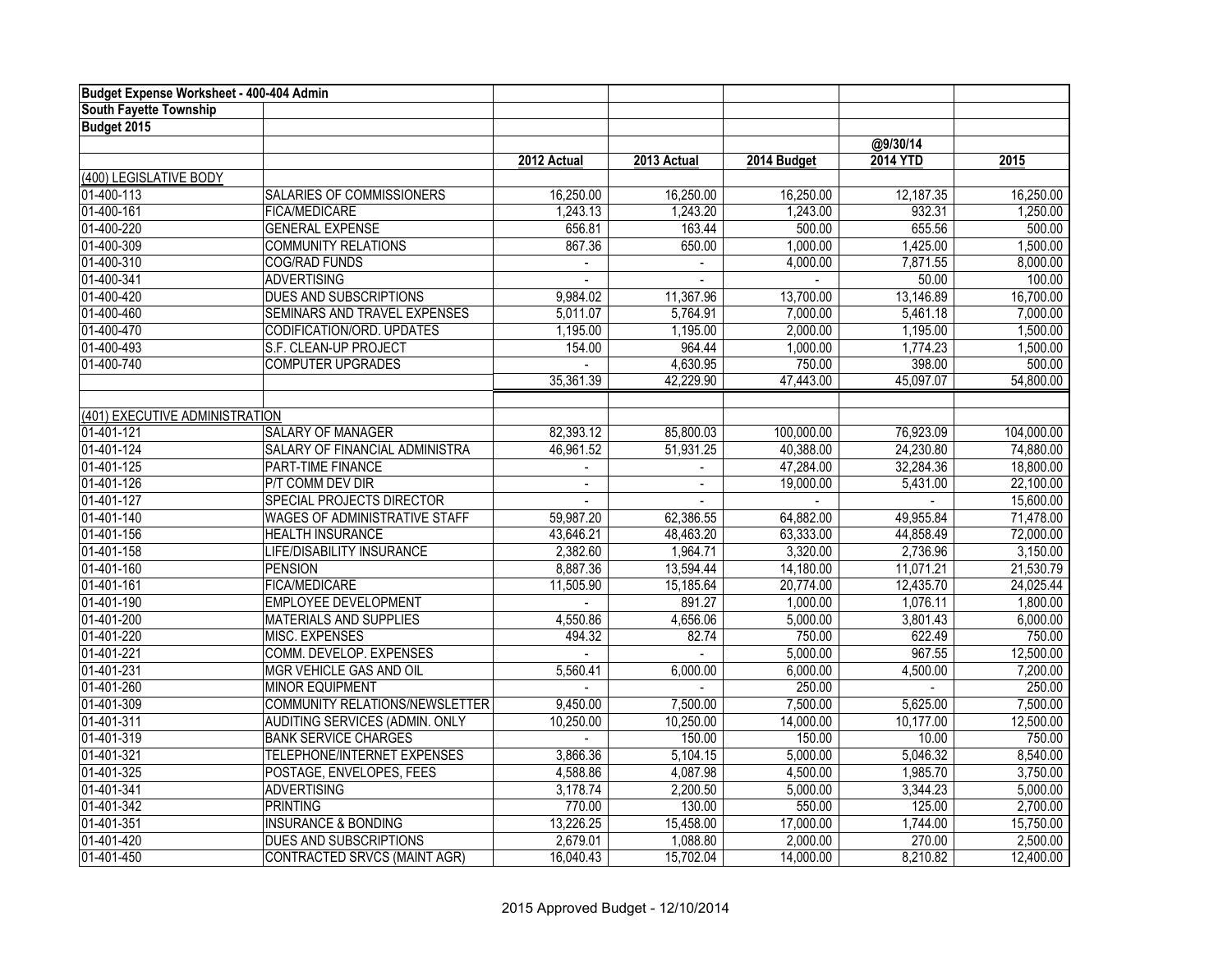|                                |                                        |             |             |             | @9/30/14        |              |
|--------------------------------|----------------------------------------|-------------|-------------|-------------|-----------------|--------------|
|                                |                                        | 2012 Actual | 2013 Actual | 2014 Budget | <b>2014 YTD</b> | 2015         |
| 01-401-460                     | SEMINARS AND TRAVEL EXPENSES           | 4,439.59    | 7,552.79    | 8,500.00    | 6,498.06        | 12,325.00    |
| 01-401-470                     | CABLE TV STATION OPERATIONS            | 69.71       | 114.17      | 500.00      | 58.07           | 150.00       |
| 01-401-740                     | <b>COMPUTER EQUIPMENT</b>              | 5,338.22    | 2,173.63    | 5,000.00    | 133.51          | 5,000.00     |
|                                |                                        | 340,266.67  | 362,467.95  | 474,861.00  | 314,122.74      | 544,929.23   |
|                                |                                        |             |             |             |                 |              |
| (403) TAX COLLECTION           |                                        |             |             |             |                 |              |
| $01-403-110$                   | SALARY OF TAX COLLECTOR                | 10,000.00   | 10,000.00   | 10,000.00   | 7,692.20        | 10,000.00    |
| 01-403-161                     | <b>FICA/MEDICARE</b>                   | 765.01      | 765.03      | 765.00      | 588.46          | 765.00       |
| 01-403-200                     | <b>MATERIALS &amp; SUPPLIES</b>        | 1,430.44    | 1,780.40    | 1,200.00    | 22.37           | 500.00       |
| 01-403-318                     | EIT/LST COMMISSION                     | 59,552.86   | 58,752.08   | 51,100.00   | 24,636.46       | 60,000.00    |
| 01-403-321                     | <b>TELEPHONE EXPENSES</b>              | 628.30      | 632.61      | 675.00      |                 |              |
| 01-403-325                     | POSTAGE, ENVELOPES, FILING FEE         | 2,910.63    | 3,478.50    | 4,500.00    | 4,701.25        | 4,500.00     |
| 01-403-351                     | <b>INSURANCE &amp; BONDING</b>         | 1,173.00    | 1,173.00    | 1,500.00    | 1,348.00        | 1,500.00     |
| 01-403-367                     | <b>UTILITIES</b>                       | 849.56      | 694.38      | 600.00      |                 |              |
| 01-403-450                     | <b>REAL EST TAX COMMISSION (DEL)</b>   | 34,642.75   | 42,227.26   | 25,000.00   | 7,721.35        | 12,000.00    |
| 01-403-740                     | <b>COMPUTER EQUIPMENT</b>              |             |             |             | 109.99          |              |
|                                |                                        | 111,952.55  | 119,503.26  | 95,340.00   | 46,820.08       | 89,265.00    |
|                                |                                        |             |             |             |                 |              |
| $\overline{(404)}$ LAW         |                                        |             |             |             |                 |              |
| 01-404-310                     | PROFESSIONAL SERVICES                  | 5,580.32    | 17,561.19   | 7,000.00    | 23,926.99       | 14,000.00    |
| 01-404-314                     | <b>SOLICITOR RETAINER FEE</b>          | 3,600.00    | 3,600.00    | 3,600.00    | 2,700.00        | 3,600.00     |
| 01-404-316                     | <b>LEGAL SERVICES</b>                  | 114,993.75  | 74,694.00   | 60,000.00   | 59,928.48       | 60,000.00    |
|                                |                                        | 124,174.07  | 95,855.19   | 70,600.00   | 86,555.47       | 77,600.00    |
|                                |                                        |             |             |             |                 |              |
| (409) GENERAL GOVT BLDGS/PLANT |                                        |             |             |             |                 |              |
| 01-409-200                     | <b>MATERIALS AND SUPPLIES</b>          | 372.80      |             |             |                 |              |
| 01-409-202                     | P.W.B. MATLS & SUPPLIES                | 1,154.02    | 9,865.17    | 2,100.00    | 1,292.82        | 2,000.00     |
| 01-409-203                     | <b>MUNIC BLDG MATLS &amp; SUPPLIES</b> | 1,918.21    | 1,820.97    | 2,000.00    | 4,792.87        | 3,000.00     |
| 01-409-260                     | MUNIC BLDG/MINOR EQUIPMENT             | 323.46      | 601.24      | 500.00      | 487.40          | 500.00       |
| 01-409-261                     | P.W.B./MINOR EQUIPMENT                 | 110.60      | 4.98        | 400.00      |                 | $\mathbf{r}$ |
| 01-409-360                     | MUNIC BLDG UTILITIES                   | 17,229.40   | 15,839.53   | 22,000.00   | 71,148.06       | 30,000.00    |
| 01-409-367                     | PUBLIC WORKS BLDG UTILITIES            | 14,371.22   | 16,379.13   | 20,000.00   | 16,193.75       | 25,000.00    |
| 01-409-372                     | MUNIC BLDG MAINT & REPAIRS             | 14,017.05   | 6,514.41    | 6,300.00    | 13,903.71       | 12,000.00    |
| 01-409-373                     | PUBLIC WORKS BLDG MAINT & REPA         | 6,431.96    | 10,862.80   | 10,000.00   | 6,299.22        | 9,000.00     |
| 01-409-384                     | MUNIC BLDG/EQUIP RENTAL & MAIN         | 1,130.00    |             | 2,000.00    |                 |              |
| 01-409-385                     | P.W.B./EQUIP RENTAL & MAINT            | 108.55      |             | 100.00      |                 |              |
| 01-409-450                     | CONTRACTED CLEANING SERVICE            | 10,795.90   | 8,736.76    | 10,200.00   | 9,417.31        | 9,720.00     |
| 01-409-451                     | SPECIAL CLEANING SERVICES              | 110.48      |             | 1,200.00    |                 | 1,200.00     |
|                                |                                        | 68,073.65   | 70,624.99   | 76,800.00   | 123,535.14      | 92,420.00    |
|                                |                                        |             |             |             |                 |              |
|                                | Total Admin                            | 679,828.33  | 690,681.29  | 765,044.00  | 616,130.50      | 859,014.22   |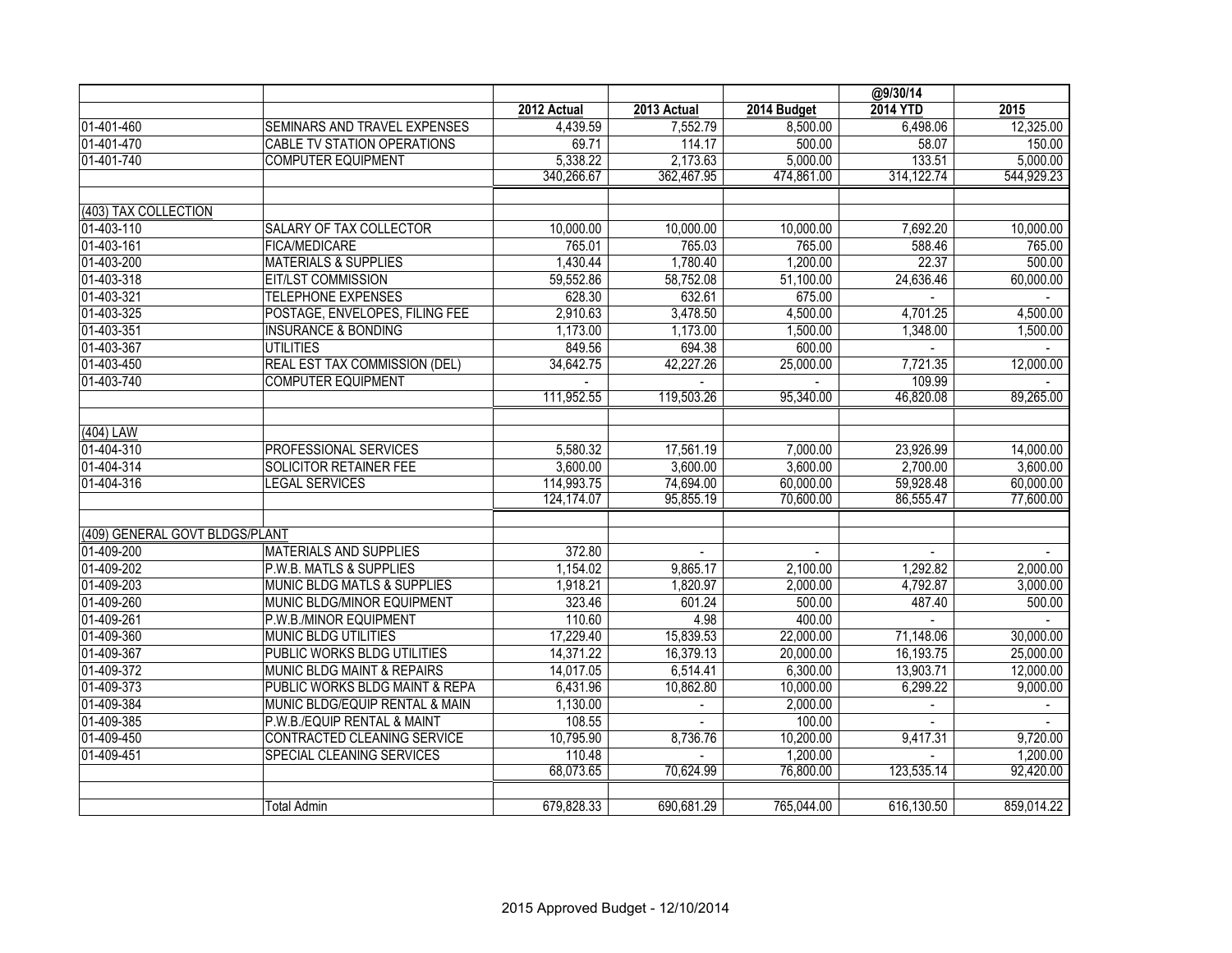| <b>Budget Expense Worksheet - 407 IT</b> |                       |             |             |             |                 |           |
|------------------------------------------|-----------------------|-------------|-------------|-------------|-----------------|-----------|
| South Fayette Township                   |                       |             |             |             |                 |           |
| Budget 2015                              |                       |             |             |             |                 |           |
|                                          |                       |             |             |             | @9/30/14        |           |
| <b>Account</b>                           | <b>Description</b>    | 2012 Actual | 2013 Actual | 2014 Budget | <b>2014 YTD</b> | 2015      |
| 01-407-120                               | I.T. CONSULTANT       | 1,697.50    | 25,488.75   | 25,000.00   | 20,189.90       | 25,000.00 |
| 01-407-200                               | I.T. MATLS & SUPPLIES |             |             | 3,000.00    | 760.78          | 3,000.00  |
| 01-407-420                               | LICENSE RENEWALS      |             | 9,905.73    | 11,000.00   | 8,736.33        | 11,000.00 |
| 01-407-430                               | I.T. Support          |             |             | 5,500.00    | 781.25          | 5,500.00  |
| 01-407-440                               | <b>WEBSITE</b>        |             |             |             |                 | 4,200.00  |
| 01-407-740                               | I.T. UPGRADES         |             | 15,445.27   | 13,000.00   | 1,982.64        | 10,000.00 |
|                                          |                       | 1,697.50    | 50,839.75   | 57,500.00   | 32,450.90       | 58,700.00 |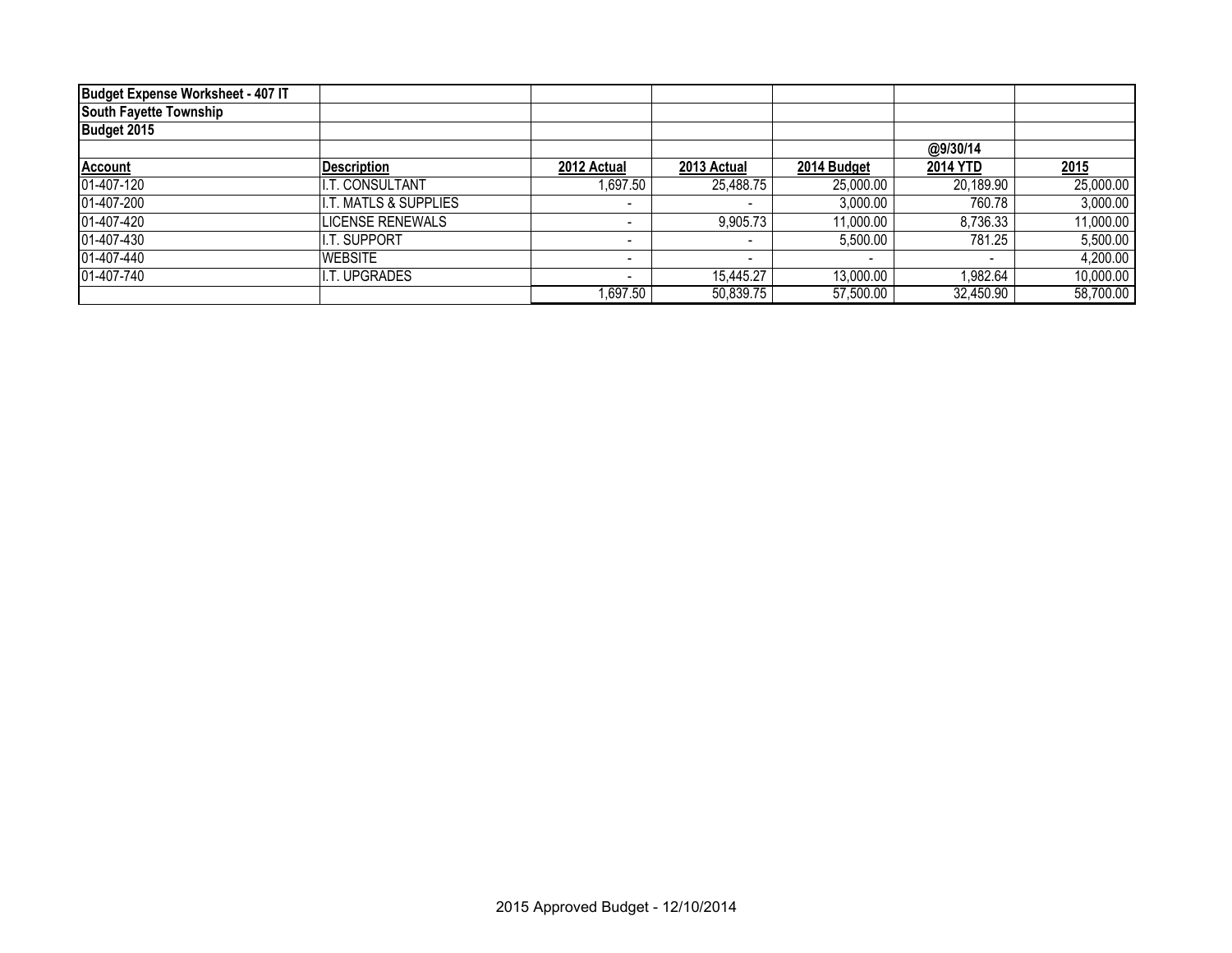| <b>Budget Expense Worksheet - 408 Engineering</b> |                                     |                   |             |             |                 |            |
|---------------------------------------------------|-------------------------------------|-------------------|-------------|-------------|-----------------|------------|
| South Fayette Township                            |                                     |                   |             |             |                 |            |
| Budget 2015                                       |                                     |                   |             |             |                 |            |
|                                                   |                                     |                   |             |             | @9/30/14        |            |
| <b>Account</b>                                    | <b>Description</b>                  | 2012 Actual       | 2013 Actual | 2014 Budget | <b>2014 YTD</b> | 2015       |
| 01-408-120                                        | <b>SALARY OF ENGINEER</b>           | 82,523.69         | 81,529.99   | 84,792.00   | 65,224.00       | 88,183.00  |
| 01-408-125                                        | <b>PART-TIME ENGINEER</b>           |                   |             |             |                 | 15,000.00  |
| 01-408-130                                        | TRAFFIC ENGINEER                    | 20,697.05         | 4,205.00    | 10,000.00   | 23,338.32       | 15,000.00  |
| 01-408-140                                        | <b>SALARIES - INTERN</b>            |                   | 5,035.00    | 10,000.00   | 6,080.00        | 10,000.00  |
| 01-408-156                                        | <b>HEALTH INSURANCE</b>             | 17,484.62         | 17,644.94   | 17,933.00   | 13,998.96       | 18,300.00  |
| 01-408-158                                        | LIFE/DISABILITY INSURANCE           | 863.83            | 987.24      | 1,100.00    | 1,022.28        | 1,127.00   |
| 01-408-160                                        | <b>PENSION</b>                      | $\sqrt{6,741.92}$ | 7,011.57    | 7,293.00    | 5,048.34        | 7,583.74   |
| 01-408-161                                        | <b>FICA/MEDICARE</b>                | 5,997.16          | 6,622.28    | 7,251.00    | 5,454.75        | 8,658.50   |
| 01-408-200                                        | <b>MATERIALS AND SUPPLIES</b>       | 696.72            | 624.89      | 1,000.00    | 411.95          | 1,000.00   |
| 01-408-231                                        | VEHICLE GAS AND OIL                 | 852.84            | 755.38      | ,200.00     | 521.87          | 1,200.00   |
| 01-408-260                                        | <b>MINOR EQUIPMENT</b>              |                   |             | 400.00      |                 | 400.00     |
| 01-408-313                                        | <b>ENGR/ARCHIT PROJECTS</b>         |                   | 900.28      | ,500.00     | 11,789.29       | 1,500.00   |
| 01-408-321                                        | <b>TELEPHONE EXPENSES</b>           | 1,028.89          | 1,032.64    | ,500.00     | 693.29          | 1,500.00   |
| 01-408-341                                        | <b>ADVERTISING</b>                  |                   |             | 400.00      | 1,349.04        | 1,400.00   |
| 01-408-342                                        | PRINTING                            |                   | 84.00       | 200.00      | 76.98           | 200.00     |
| 01-408-351                                        | <b>VEHICLE INSURANCE</b>            | 896.75            | 1,071.00    | ,285.00     |                 | 250.00     |
| 01-408-374                                        | <b>ENGR VEHICLE MAINT.</b>          | 32.15             | 64.15       | 500.00      | 235.84          | 500.00     |
| 01-408-375                                        | TIRES AND TUBES                     |                   |             | 400.00      |                 | 400.00     |
| 01-408-420                                        | DUES AND SUBSCRIPTIONS              | 185.00            | 92.50       | 300.00      | 85.00           | 300.00     |
| 01-408-460                                        | <b>SEMINARS AND TRAVEL EXPENSES</b> | 698.20            | 1,549.41    | 1,400.00    | 1,767.65        | 2,000.00   |
| 01-408-470                                        | MAP/G.I.S. UPDATES                  |                   |             | 8,000.00    |                 | 5,000.00   |
| 01-408-740                                        | <b>COMPUTER EQUIPMENT</b>           | 32,479.30         | 9,423.89    | 1,000.00    | 298.95          | 1,000.00   |
|                                                   |                                     | 171,178.12        | 138,634.16  | 157,454.00  | 137,396.51      | 180,502.24 |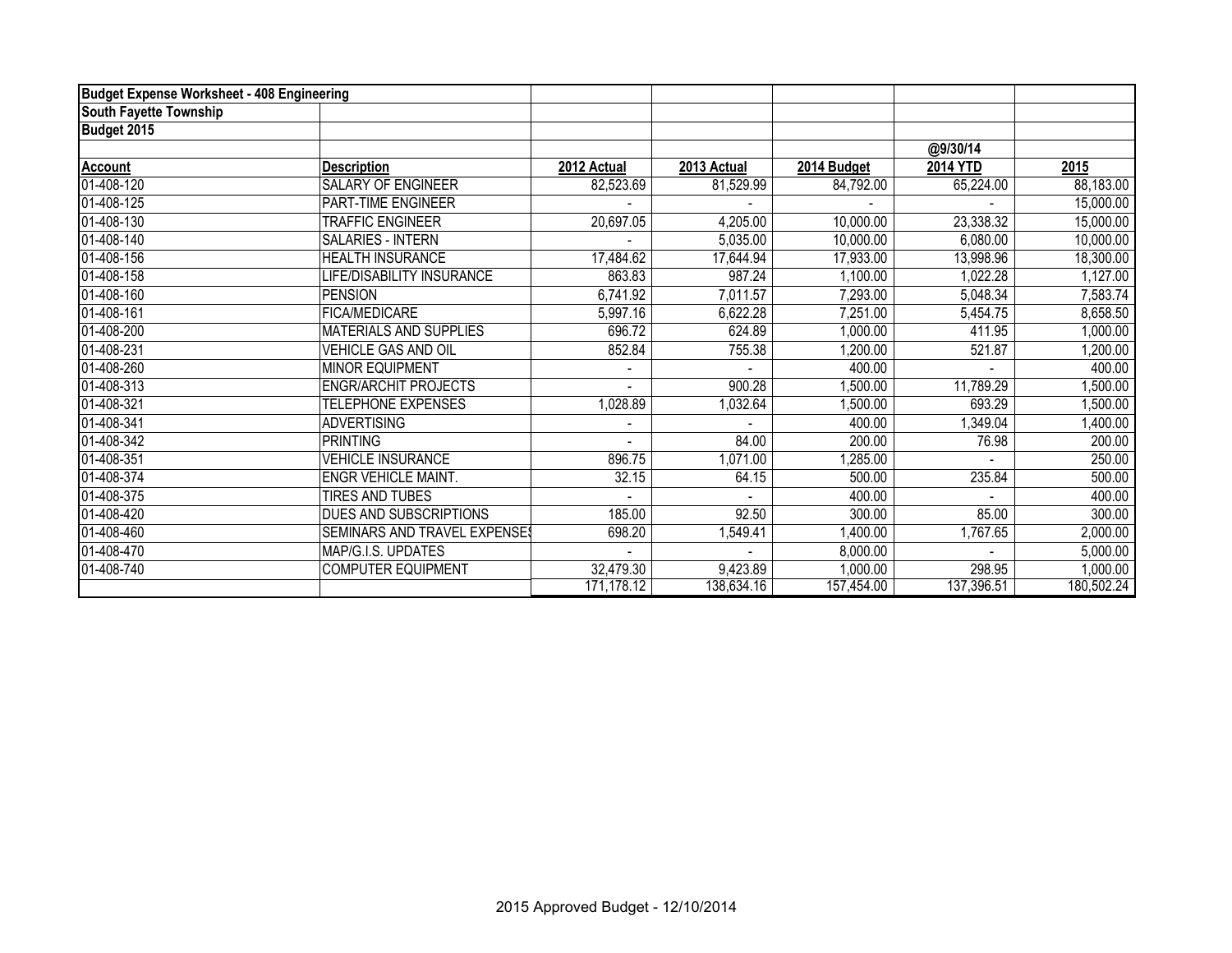| Budget Expense Worksheet - 413 Code & 414 Planning |                                  |             |             |             |                 |            |
|----------------------------------------------------|----------------------------------|-------------|-------------|-------------|-----------------|------------|
| South Fayette Township                             |                                  |             |             |             |                 |            |
| Budget 2015                                        |                                  |             |             |             |                 |            |
|                                                    |                                  |             |             |             | @9/30/14        |            |
| (413) PROTECTIVE INSPECTION Description            |                                  | 2012 Actual | 2013 Actual | 2014 Budget | <b>2014 YTD</b> | 2015       |
| 01-413-120                                         | SALARY OF CODE ENFORCEMENT OFF   | 54,051.70   | 56,213.84   | 58,463.00   | 44,971.11       | 60,801.00  |
| 01-413-140                                         | <b>WAGES - PART TIME</b>         |             | 8,040.00    | 13,520.00   | 9,750.00        | 13,520.00  |
| 01-413-156                                         | <b>HEALTH INSURANCE</b>          | 16,375.90   | 16,518.07   | 16,786.00   | 13,138.38       | 17,100.00  |
| 01-413-158                                         | LIFE/DISABILITY INSURANCE        | 1,456.19    | 764.76      | 850.00      | 788.88          | 900.00     |
| 01-413-160                                         | <b>PENSION</b>                   | 4,648.46    | 4,834.38    | 5,028.00    | 3,480.76        | 5,228.89   |
| 01-413-161                                         | <b>FICA/MEDICARE</b>             | 4,115.07    | 4,889.51    | 5,507.00    | 4,166.28        | 5,685.56   |
| 01-413-200                                         | <b>MATERIALS &amp; SUPPLIES</b>  | 36.57       | 779.65      | 1,000.00    | 316.20          | 1,000.00   |
| 01-413-231                                         | <b>VEHICLE GAS AND OIL</b>       | 1,813.16    | 1,930.35    | 2,200.00    | 1,418.85        | 2,200.00   |
| 01-413-260                                         | <b>MINOR EQUIPMENT</b>           |             |             | 50.00       |                 |            |
| 01-413-310                                         | <b>PROFESSIONAL SERVICES</b>     | 110.00      |             |             |                 |            |
| 01-413-312                                         | <b>CONSULTING SERVICES</b>       | 15,339.92   | 21,350.02   | 20,000.00   | 41,879.50       | 30,000.00  |
| 01-413-321                                         | <b>TELEPHONE EXPENSES</b>        | 1,190.97    | 1,502.30    | 1,500.00    | 1,025.40        | 1,500.00   |
| 01-413-341                                         | <b>ADVERTISING</b>               | 222.36      | 717.00      | 400.00      |                 | 400.00     |
| 01-413-342                                         | <b>PRINTING</b>                  | 320.00      | 345.00      | 300.00      |                 | 300.00     |
| 01-413-351                                         | <b>INSURANCE &amp; BONDING</b>   | 916.75      | 1,071.00    | 1,300.00    |                 | 500.00     |
| 01-413-374                                         | <b>VEHICLE MAINT/INSPECTION</b>  | 863.80      | 367.67      | 600.00      | 761.18          | 600.00     |
| 01-413-375                                         | <b>VEHICLE TIRES &amp; TUBES</b> |             | 958.08      | 450.00      |                 | 450.00     |
| 01-413-420                                         | DUES AND SUBSCRIPTIONS           | 245.00      | 125.00      | 260.00      | 125.00          | 260.00     |
| 01-413-450                                         | <b>EMERGENCY DEMOLITION</b>      |             | 500.00      | 10,000.00   |                 | 7,000.00   |
| 01-413-460                                         | SEMINARS AND TRAVEL EXPENSES     | 875.00      | 424.91      | 700.00      | 101.96          | 700.00     |
| 01-413-470                                         | CODIFICATION/ORD. UPDATES        |             |             | 1,500.00    |                 | 1,500.00   |
| 01-413-740                                         | <b>COMPUTER EQUIPMENT</b>        |             | 135.62      | 200.00      |                 | 200.00     |
|                                                    |                                  | 102,580.85  | 121,467.16  | 140,614.00  | 121,923.50      | 149,845.44 |
| (414) PLANNING AND ZONING                          |                                  |             |             |             |                 |            |
| 01-414-310                                         | PROFESSIONAL SERVICES            | 1,116.30    | 3,499.75    | 2,000.00    | 149.30          | 2,000.00   |
| $01-414-315$                                       | ZHB TRANSCRIPTS                  |             |             | 4,000.00    | 1,165.60        | 4,000.00   |
| 01-414-316                                         | <b>LEGAL SERVICES</b>            | 15,546.62   | 19,564.31   | 10,000.00   | 24,179.80       | 15,000.00  |
| 01-414-341                                         | <b>ADVERTISING</b>               | 2,610.42    | 4,395.18    | 3,000.00    | 2,543.70        | 3,000.00   |
|                                                    |                                  | 19,273.34   | 27,459.24   | 19,000.00   | 28,038.40       | 24,000.00  |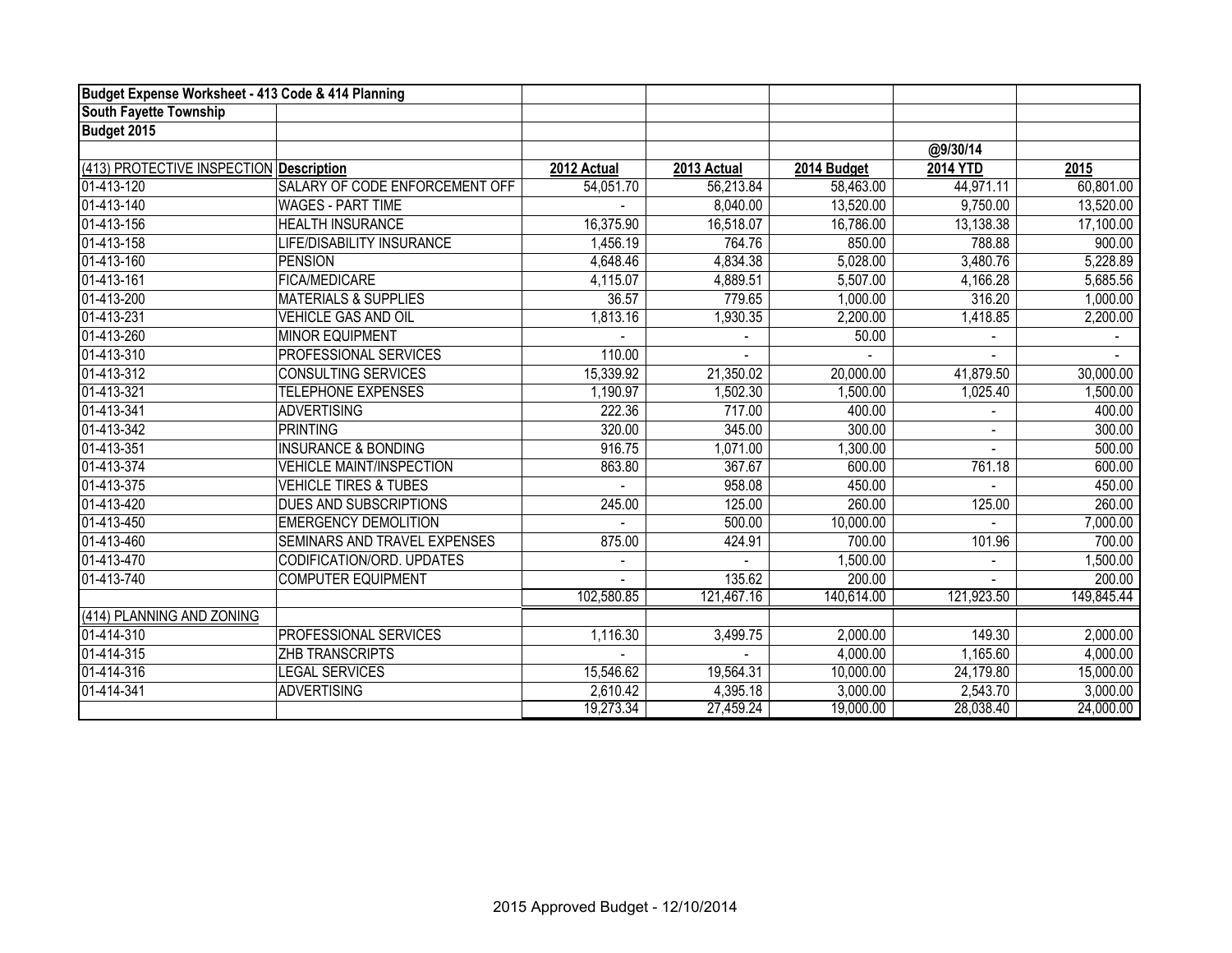| <b>Budget Expense Worksheet - 410 Police</b> |                                       |              |              |              |                |              |
|----------------------------------------------|---------------------------------------|--------------|--------------|--------------|----------------|--------------|
| South Fayette Township                       |                                       |              |              |              |                |              |
| Budget 2015                                  |                                       |              |              |              |                |              |
|                                              |                                       |              |              |              |                |              |
|                                              |                                       |              |              |              |                |              |
|                                              |                                       |              |              |              | @9/30/14       |              |
| (410) POLICE                                 | <b>Description</b>                    | 2012 Actual  | 2013 Actual  | 2014 Budget  | 2014 YTD       | 2015         |
| 01-410-120                                   | SALARY OF POLICE CHIEF                |              | 117,543.37   | 120,839.00   | 154, 105.44    | 118,040.00   |
| 01-410-130                                   | SALARIES FOR POLICE DEPARTMENT        | 1,284,147.82 | 1,215,871.47 | 1,254,917.00 | 957,105.69     | 1,291,275.78 |
| 01-410-135                                   | <b>HEART &amp; LUNG PAYMENTS</b>      | 1,079.30     |              | 2,000.00     |                |              |
| 01-410-140                                   | POLICE CLERK, SCHOOL GUARDS           | 43,484.53    | 40,680.41    | 47,408.00    | 38,231.26      | 50,000.00    |
| 01-410-156                                   | <b>HEALTH INSURANCE</b>               | 265,531.33   | 264,450.49   | 269,018.00   | 206,758.37     | 306,550.00   |
| 01-410-158                                   | LIFE/DISABILITY INSURANCE             | 14,576.98    | 16,582.44    | 17,950.00    | 17,189.28      | 20,000.00    |
| 01-410-160                                   | PENSION                               | 341,968.94   | 416,626.50   | 474,992.00   | 2,518.93       | 492,003.00   |
| 01-410-161                                   | <b>FICA/MEDICARE</b>                  | 88,582.26    | 91,588.27    | 99,526.00    | 70,654.93      | 129,324.46   |
| 01-410-181                                   | O.I.C. PAY                            | 2,389.52     | 1,422.96     | 1,500.00     | 1,038.24       | 1,700.00     |
| 01-410-182                                   | <b>LONGEVITY PAY</b>                  | 27,465.58    | 28,618.86    | 29,735.00    | 1,208.40       | 23,000.00    |
| 01-410-183                                   | <b>OVERTIME PAY</b>                   | 14,919.15    | 21,405.29    | 30,000.00    | 24,679.36      | 30,000.00    |
| 01-410-185                                   | <b>EDUCATION INCENTIVE</b>            | 2,800.00     | 2,800.00     | 2,800.00     | 2,566.68       | 3,500.00     |
| 01-410-187                                   | <b>COURT TIME PAY</b>                 | 22,190.02    | 21,948.41    | 25,000.00    | 14,186.96      | 23,000.00    |
| 01-410-188                                   | <b>HOLIDAY PAYS</b>                   | 69,427.34    | 75,219.30    | 95,906.00    | 3,253.57       | 75,000.00    |
| 01-410-190                                   | <b>SICK PAY FUND</b>                  |              | 27,346.50    | 30,000.00    |                | 75,000.00    |
| 01-410-200                                   | <b>MATERIALS AND SUPPLIES</b>         | 3,308.69     | 3,172.58     | 4,370.00     | 2,909.22       | 4,370.00     |
| 01-410-220                                   | <b>GENERAL EXPENSE</b>                | 1,209.78     | 22.22        | 1,400.00     | 1,720.13       | 2,000.00     |
| 01-410-225                                   | <b>LAB TESTING</b>                    |              |              | 275.00       |                |              |
| 01-410-231                                   | VEHICLE GAS AND OIL                   | 51,360.26    | 52,227.86    | 58,250.00    | 38,345.95      | 58,000.00    |
| 01-410-238                                   | <b>UNIFORMS</b>                       | 12,944.00    | 13,064.75    | 20,000.00    | 13,379.95      | 21,250.00    |
| 01-410-239                                   | AMMO, FLARES, PHOTOS                  | 12,006.35    | 12,721.00    | 18,660.00    | 1,783.06       | 15,000.00    |
| 01-410-242                                   | <b>DETAINEES EXPENSES</b>             | 4,000.00     | 4,000.00     | 4,350.00     | 4,000.00       | 4,340.00     |
| 01-410-260                                   | <b>MINOR EQUIPMENT</b>                | 2,872.24     | 2,305.47     | 5,700.00     | 5,783.47       | 6,000.00     |
| 01-410-309                                   | <b>COMMUNITY RELATIONS</b>            | 117.36       | 292.16       | 500.00       |                | 500.00       |
| 01-410-321                                   | TELEPHONE/INTERNET EXPENSES           | 9,691.90     | 9,688.78     | 10,300.00    | 8,094.09       | 10,800.00    |
| 01-410-327                                   | <b>REPAIRS TO PORTABLE/MOBILE RAD</b> | 2,829.54     | 2,079.86     | 6,650.00     | 9,967.22       | 5,000.00     |
| 01-410-341                                   | <b>ADVERTISING</b>                    | 1,290.04     | 133.44       | 500.00       | $\blacksquare$ | 750.00       |
| 01-410-342                                   | <b>PRINTING</b>                       | 827.50       | 382.00       | 1,700.00     | $\sim$         | 1,000.00     |
| 01-410-351                                   | <b>INSURANCE &amp; BONDING</b>        | 9,495.00     | 10,495.80    | 12,595.00    |                | 3,900.00     |
| 01-410-352                                   | <b>LIABILITY INSURANCE</b>            | 5,824.00     | 5,812.00     | 7,000.00     |                | 7,000.00     |
| 01-410-372                                   | <b>SCHOOL WARNING DEVICES</b>         | 400.89       | 376.61       | 1,000.00     | 396.24         | 850.00       |
| 01-410-374                                   | <b>VEHICLE MAINT/INSPECTION</b>       | 6,864.61     | 5,735.26     | 8,000.00     | 7,526.27       | 10,000.00    |
| 01-410-375                                   | TIRES AND TUBES                       | 7,434.28     | 6,539.76     | 7,750.00     | 2,119.60       | 7,750.00     |
| 01-410-376                                   | <b>EQUIP MAINT &amp; REPAIRS</b>      |              |              | 2,550.00     | 1,200.00       | 500.00       |
| 01-410-420                                   | DUES AND SUBSCRIPTIONS                | 705.00       | 655.00       | 950.00       | 445.00         | 500.00       |
| 01-410-450                                   | CONTRACTED SRVCS/CERTIFICATION        | 14,239.75    | 11,138.50    | 13,900.00    | 10,579.25      | 11,900.00    |
| 01-410-460                                   | SEMINARS AND TRAVEL EXPENSES          | 2,646.03     | 6,742.53     | 10,000.00    | 5,471.30       | 10,000.00    |
| 01-410-740                                   | <b>COMPUTER EQUIPMENT</b>             | 225.26       | 2,047.33     | 7,425.00     | 2,516.13       | 4,500.00     |
|                                              |                                       | 2,328,855.25 | 2,491,737.18 | 2,705,416.00 | 1,609,733.99   | 2,824,303.24 |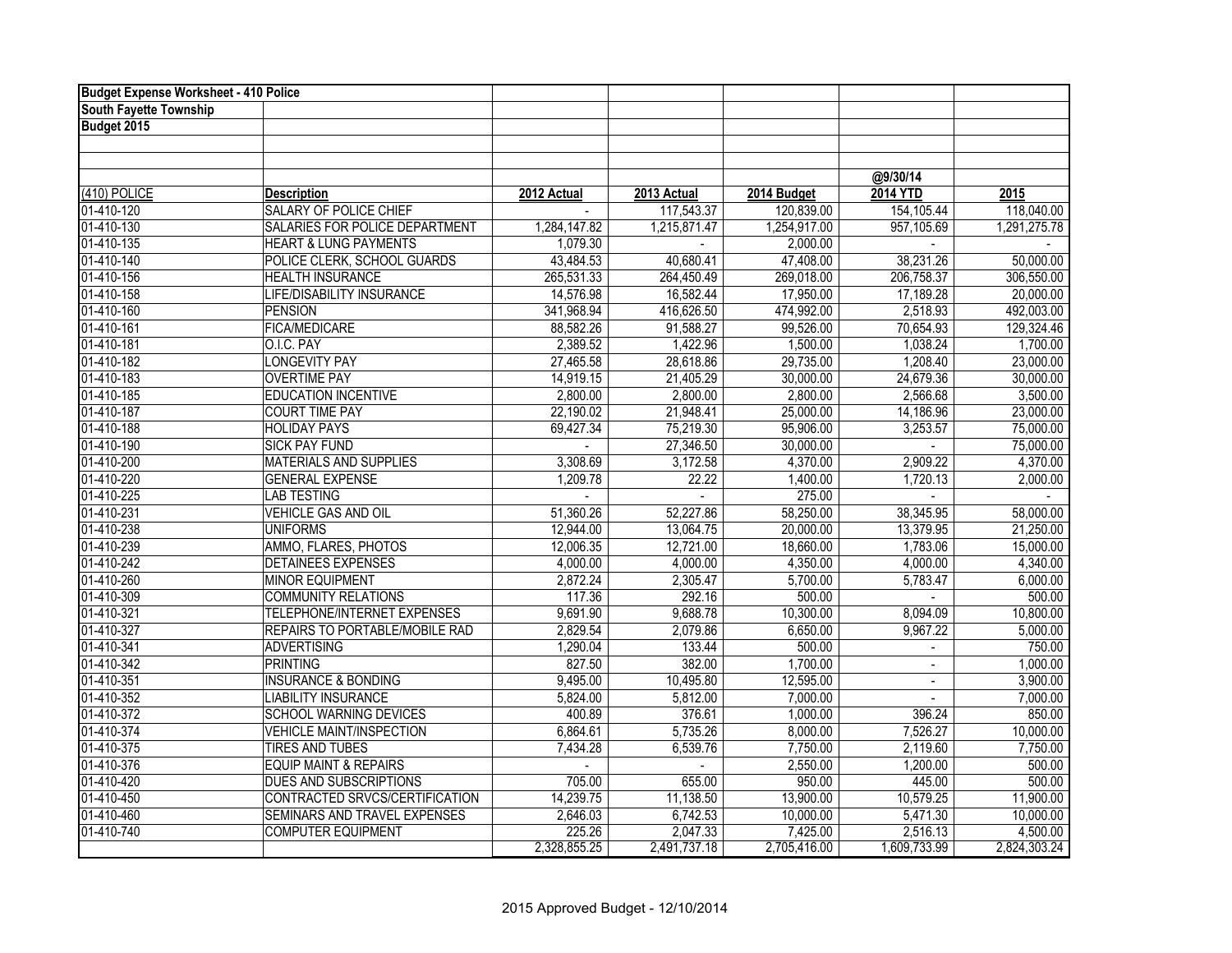|                                   | Budget Expense Worksheet - 430-438 Public Works |                |              |              |                 |              |
|-----------------------------------|-------------------------------------------------|----------------|--------------|--------------|-----------------|--------------|
| <b>South Fayette Township</b>     |                                                 |                |              |              |                 |              |
| Budget 2015                       |                                                 |                |              |              |                 |              |
|                                   |                                                 |                |              |              | @9/30/14        |              |
|                                   |                                                 | 2012 Actual    | 2013 Actual  | 2014 Budget  | <b>2014 YTD</b> | 2015         |
| (430) GENERAL SERVICES            |                                                 |                |              |              |                 |              |
| 01-430-120                        | <b>SALARY OF P/W DIRECTOR</b>                   | 201,182.36     | 77,238.96    | 80,329.00    | 64,803.57       | 83,542.00    |
| 01-430-121                        | <b>SALARIES OF FOREMEN</b>                      |                | 134,731.62   | 70,061.00    | 53,892.62       | 72,863.00    |
| 01-430-122                        | SALARY OF P/W SUPT.                             | $\blacksquare$ |              | 73,000.00    | 56,153.75       | 75,650.00    |
| 01-430-130                        | <b>SALARIES - PUBLIC WORKS EMPLOY</b>           | 582,540.10     | 579,617.00   | 600,732.00   | 463,095.28      | 636,158.91   |
| 01-430-140                        | PART-TIME                                       |                | 33,379.00    | 28,000.00    | 30,481.00       | 30,000.00    |
| 01-430-156                        | <b>HEALTH INSURANCE</b>                         | 226,821.69     | 236,800.39   | 251,821.00   | 195,210.01      | 300,000.00   |
| 01-430-158                        | LIFE/DISABILITY INSURANCE                       | 11,168.99      | 9,073.08     | 11,120.00    | 10,784.16       | 12,000.00    |
| 01-430-160                        | <b>PENSION</b>                                  | 86,413.52      | 86,075.54    | 96,483.00    | 69,588.73       | 102,000.00   |
| 01-430-161                        | <b>FICA/MEDICARE</b>                            | 62,105.52      | 66,949.63    | 69,732.00    | 54,210.55       | 74,833.36    |
| 01-430-183                        | <b>OVERTIME</b>                                 | 35,920.09      | 65,796.31    | 59,400.00    | 64,713.00       | 80,000.00    |
| 01-430-200                        | <b>MATERIALS &amp; SUPPLIES</b>                 | 748.39         | 935.44       | 1,010.00     | 4,665.24        | 7,000.00     |
| 01-430-220                        | <b>GENERAL EXPENSE</b>                          | 2,015.43       | 2,499.89     | 3,000.00     | 1,199.54        | 1,000.00     |
| 01-430-222                        | <b>DRUG TESTING &amp; PHYSICALS</b>             | 800.00         | 1,334.70     | 1,500.00     | 1,680.40        | 2,000.00     |
| 01-430-231                        | <b>VEHICLE GAS AND OIL</b>                      | 75,810.36      | 68,542.72    | 67,500.00    | 67,066.70       | 90,000.00    |
| 01-430-238                        | <b>UNIFORMS</b>                                 | 16,877.59      | 17,669.61    | 15,500.00    | 10,877.61       | 15,000.00    |
| 01-430-260                        | <b>MINOR EQUIPMENT</b>                          | 5,983.25       | 7,308.85     | 6,100.00     | 4,277.25        | 6,000.00     |
| 01-430-321                        | <b>TELEPHONE EXPENSES</b>                       | 4,446.64       | 2,831.52     | 3,000.00     | 2,715.52        | 4,080.00     |
| 01-430-327                        | RADIO EQUIPMENT MAINTENANCE                     | 731.94         |              | 500.00       | 496.60          | 500.00       |
| 01-430-341                        | <b>ADVERTISING</b>                              | 350.28         | 1,076.40     | 1,000.00     | $\overline{a}$  |              |
| 01-430-351                        | <b>VEHICLE INSURANCE</b>                        | 14,506.25      | 16,060.00    | 19,300.00    |                 | 21,000.00    |
| 01-430-375                        | <b>TIRES AND TUBES</b>                          | 11,667.76      | 8,758.75     | 10,500.00    | 10,937.77       | 10,500.00    |
| 01-430-384                        | EQUIP RENTAL/MAINTENANCE                        | 88.35          | 1,550.00     | 850.00       | 460.80          | 850.00       |
| 01-430-420                        | DUES AND SUBSCRIPTIONS                          | 149.00         | 169.00       | 500.00       |                 | 250.00       |
| 01-430-450                        | <b>CONTRACTED SERVICES</b>                      | 2,723.00       | 6,688.78     | 10,000.00    | 1,991.50        | 10,000.00    |
| 01-430-460                        | SEMINARS AND TRAVEL EXPENSES                    | 2,198.86       | 1,387.58     | 3,500.00     | 1,577.93        | 3,500.00     |
| 01-430-740                        | <b>COMPUTER EQUIPMENT</b>                       | 125.96         | 280.21       | 1,000.00     | 1,116.64        | 1,000.00     |
| 01-430-742                        | <b>CAPITAL OUTLAY</b>                           | 6,318.90       |              |              | 3,376.56        |              |
|                                   |                                                 | 1,351,694.23   | 1,426,754.98 | 1,485,438.00 | 1,175,372.73    | 1,639,727.28 |
|                                   |                                                 |                |              |              |                 |              |
| (431) CLEANING OF STREETS/GUTTERS |                                                 |                |              |              |                 |              |
| 01-431-200                        | <b>STREET SWEEPING</b>                          | 1,343.59       | 4,047.44     | 3,550.00     | 2,383.54        | 3,500.00     |
| (432) SNOW AND ICE REMOVAL        |                                                 |                |              |              |                 |              |
| 01-432-200                        | SNOW/ICE MATLS RESERVE                          |                | 100,396.36   | 20,000.00    | 34,601.58       | 69,249.04    |
| 01-432-245                        | <b>SNOW PLOW MAINTENANCE</b>                    | 5,797.98       | 7,704.71     | 5,500.00     | 7,898.45        | 10,000.00    |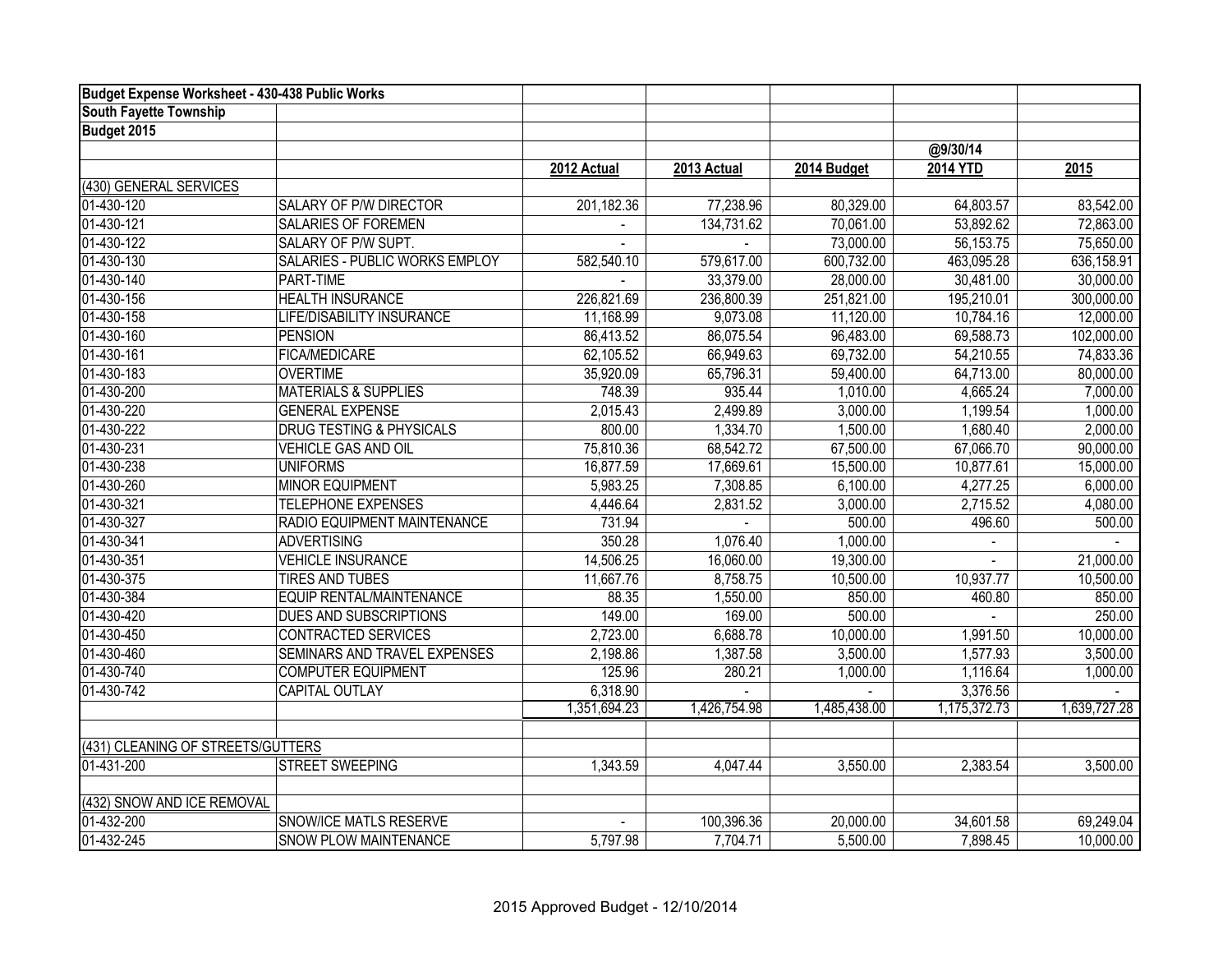|                                    |                                      |                          |              |                          | @9/30/14     |              |
|------------------------------------|--------------------------------------|--------------------------|--------------|--------------------------|--------------|--------------|
|                                    |                                      | 2012 Actual              | 2013 Actual  | 2014 Budget              | 2014 YTD     | 2015         |
|                                    |                                      | 5,797.98                 | 108,101.07   | 25,500.00                | 42,500.03    | 79,249.04    |
|                                    |                                      |                          |              |                          |              |              |
| (433) TRAFFIC SIGNALS/STREET SIGNS |                                      |                          |              |                          |              |              |
| 01-433-200                         | <b>STREET SIGN MATERIALS</b>         | 8,314.96                 | 9,373.40     | 10,000.00                | 6,999.61     | 10,000.00    |
| 01-433-450                         | <b>CONTRACT LINE PAINTING</b>        |                          |              | 3,000.00                 |              | 2,000.00     |
| 01-433-670                         | TRAFFIC SIGNAL MAINTENANCE           | 10,923.30                | 16,657.22    | 18,000.00                | 9,806.48     | 18,000.00    |
|                                    |                                      | 19,238.26                | 26,030.62    | 31,000.00                | 16,806.09    | 30,000.00    |
|                                    |                                      |                          |              |                          |              |              |
| (434) STREET LIGHTING              |                                      |                          |              |                          |              |              |
| 01-434-200                         | <b>STREET LIGHTING</b>               | $\overline{\phantom{a}}$ | ٠            | $\overline{\phantom{a}}$ | (28, 882.42) | ٠            |
|                                    |                                      |                          |              |                          |              |              |
| (436) HIGHWAY-STORM SEWERS/DRAINS  |                                      |                          |              |                          |              |              |
| 01-436-200                         | STORMWATER MAINT MATERIALS           | 21,265.22                | 7,543.52     | 28,600.00                | 33,049.12    | 30,000.00    |
|                                    |                                      |                          |              |                          |              |              |
| (437) HIGHWAY-TOOLS/MACH REPAIR    |                                      |                          |              |                          |              |              |
| 01-437-200                         | <b>VEHICLE MAINT MATERIALS</b>       | 44,105.50                | 43,328.61    | 42,000.00                | 49,107.31    | 55,000.00    |
|                                    |                                      |                          |              |                          |              |              |
| (438) HIGHWAY-MAINT/REP-HIGHWAYS   |                                      |                          |              |                          |              |              |
| 01-438-200                         | <b>ROADS &amp; BRIDGES MATERIALS</b> | 36,746.74                | 49,571.06    | 50,000.00                | 37,065.17    | 45,000.00    |
| 01-438-245                         | <b>GUIDE RAILS</b>                   | 1,215.42                 | 9,097.07     | 1,150.00                 | 638.21       | 5,000.00     |
|                                    |                                      | 37,962.16                | 58,668.13    | 51,150.00                | 37,703.38    | 50,000.00    |
|                                    |                                      |                          |              |                          |              |              |
| <b>Total PW</b>                    |                                      | 1,481,406.94             | 1,674,474.37 | 1,667,238.00             | 1,328,039.78 | 1,887,476.32 |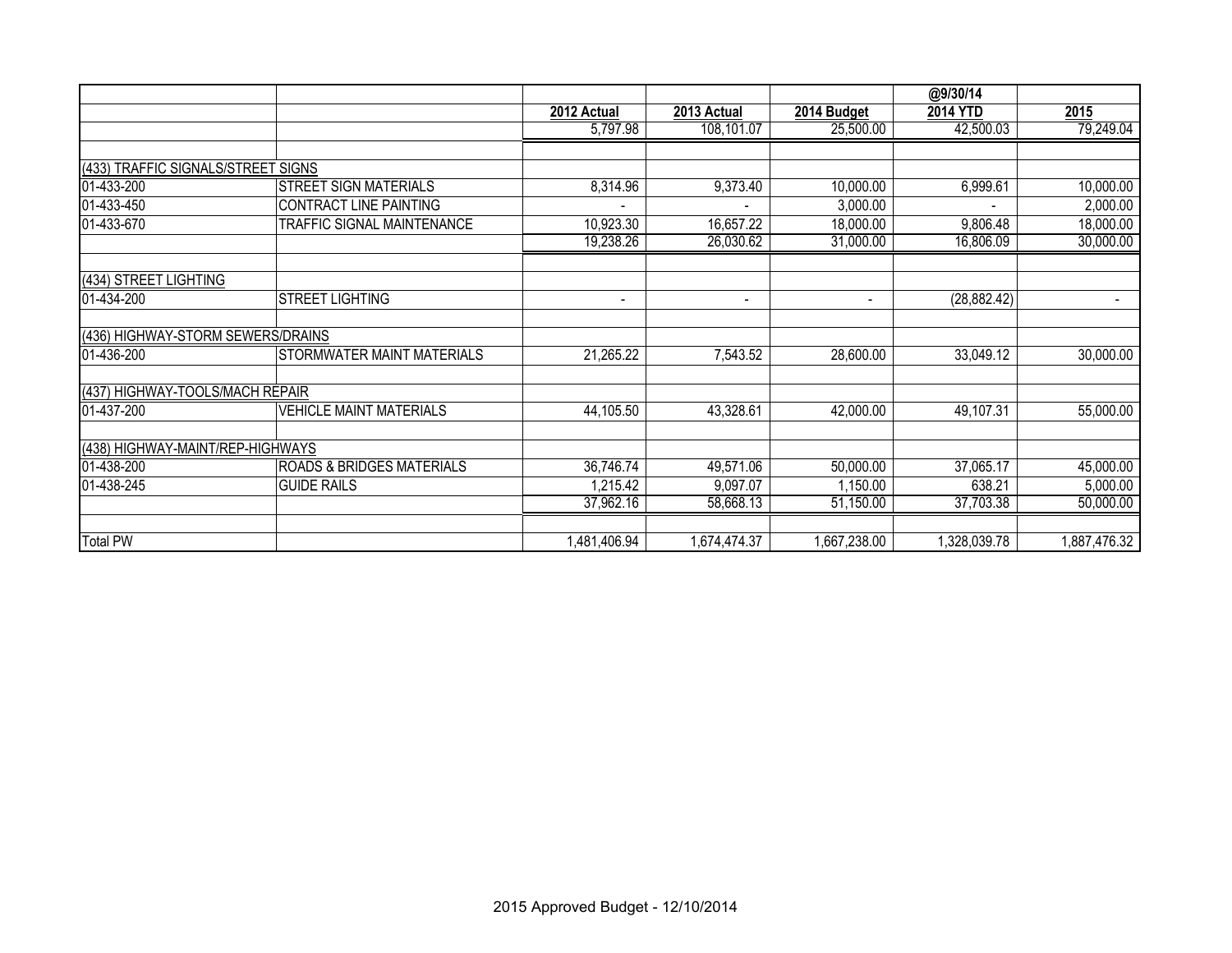| Budget Expense Worksheet - 452-454 Parks & Rec |                                  |             |             |             |           |            |
|------------------------------------------------|----------------------------------|-------------|-------------|-------------|-----------|------------|
| South Fayette Township                         |                                  |             |             |             |           |            |
| Budget 2015                                    |                                  |             |             |             |           |            |
|                                                |                                  |             |             |             |           |            |
|                                                |                                  |             |             |             | @9/30/14  |            |
|                                                |                                  | 2012 Actual | 2013 Actual | 2014 Budget | 2014 YTD  | 2015       |
| (452) PARTICIPANT RECREATION                   |                                  |             |             |             |           |            |
| 01-452-120                                     | SALARY - RECREATION DIRECTOR     | 57,984.95   | 50,037.34   | 64,481.00   | 44,640.00 | 48,000.00  |
| 01-452-140                                     | <b>SALARIES - PART TIME</b>      | 6,240.00    | 3,275.00    | 6,000.00    | 4,661.50  | 6,000.00   |
| $01-452-156$                                   | HEALTH INSURANCE                 | 17,484.62   | 18,067.32   | 16,786.00   | 13,138.38 | 6,750.00   |
| 01-452-158                                     | <b>LIFE/DISABILITY INSURANCE</b> | 703.12      | 800.40      | 1,100.00    | 2,638.92  | 1,000.00   |
| 01-452-160                                     | <b>PENSION</b>                   | 4,507.22    | 2,153.31    | 5,546.00    | 3,839.04  | 4,128.00   |
| 01-452-161                                     | <b>FICA/MEDICARE</b>             | 4,874.96    | 4,140.32    | 5,392.00    | 3,771.57  | 4,131.00   |
| 01-452-200                                     | <b>MATLS &amp; SUPPLIES</b>      | (1,790.25)  | 2,865.09    | 3,500.00    | 167.40    | 3,500.00   |
| 01-452-231                                     | VEHICLE GAS AND OIL              | 664.98      |             | 1,500.00    | 85.10     | 1,500.00   |
| 01-452-247                                     | <b>COMMUNITY DAY</b>             |             |             | 5,000.00    |           | 5,000.00   |
| 01-452-248                                     | <b>SPECIAL EVENTS</b>            | 5,945.80    | 10,127.16   | 12,500.00   | 10,570.27 | 24,500.00  |
| 01-452-249                                     | <b>SPECIAL NEEDS EVENTS</b>      | 77.51       | 1,772.10    | 1,600.00    | 60.99     | 1,600.00   |
| 01-452-321                                     | <b>TELEPHONE EXPENSES</b>        | 701.64      | 377.57      | 1,000.00    | 374.46    | 750.00     |
| 01-452-341                                     | <b>ADVERTISING</b>               |             | 918.00      | 500.00      | 70.89     | 500.00     |
| 01-452-342                                     | <b>PRINTING</b>                  |             | 31.70       | 450.00      | 175.50    | 450.00     |
| $01-452-351$                                   | <b>INSURANCE &amp; BONDING</b>   | 811.25      | 1,082.20    | 1,300.00    |           | 250.00     |
| 01-452-374                                     | <b>VEHICLE MAINT/INSPECTION</b>  | 525.77      | 1,489.46    | 550.00      | 12.83     | 550.00     |
| 01-452-375                                     | <b>TIRES &amp; TUBES</b>         |             | 1,538.00    | 500.00      |           | 500.00     |
| 01-452-420                                     | DUES AND SUBSCRIPTIONS           | 400.00      |             | 250.00      | 140.00    | 300.00     |
| 01-452-450                                     | CONTRACTED INSTRUCTORS           |             | 21,913.95   | 21,500.00   | 13,494.64 | 21,500.00  |
| 01-452-460                                     | SEMINARS AND TRAVEL EXPENSES     | 1,011.58    | 185.79      | 1,650.00    | 240.00    | 1,650.00   |
| 01-452-740                                     | <b>COMPUTER EQUIPMENT</b>        |             | 1,557.99    | 500.00      |           | 500.00     |
|                                                |                                  | 100,143.15  | 122,332.70  | 151,605.00  | 98,081.49 | 133,059.00 |
|                                                |                                  |             |             |             |           |            |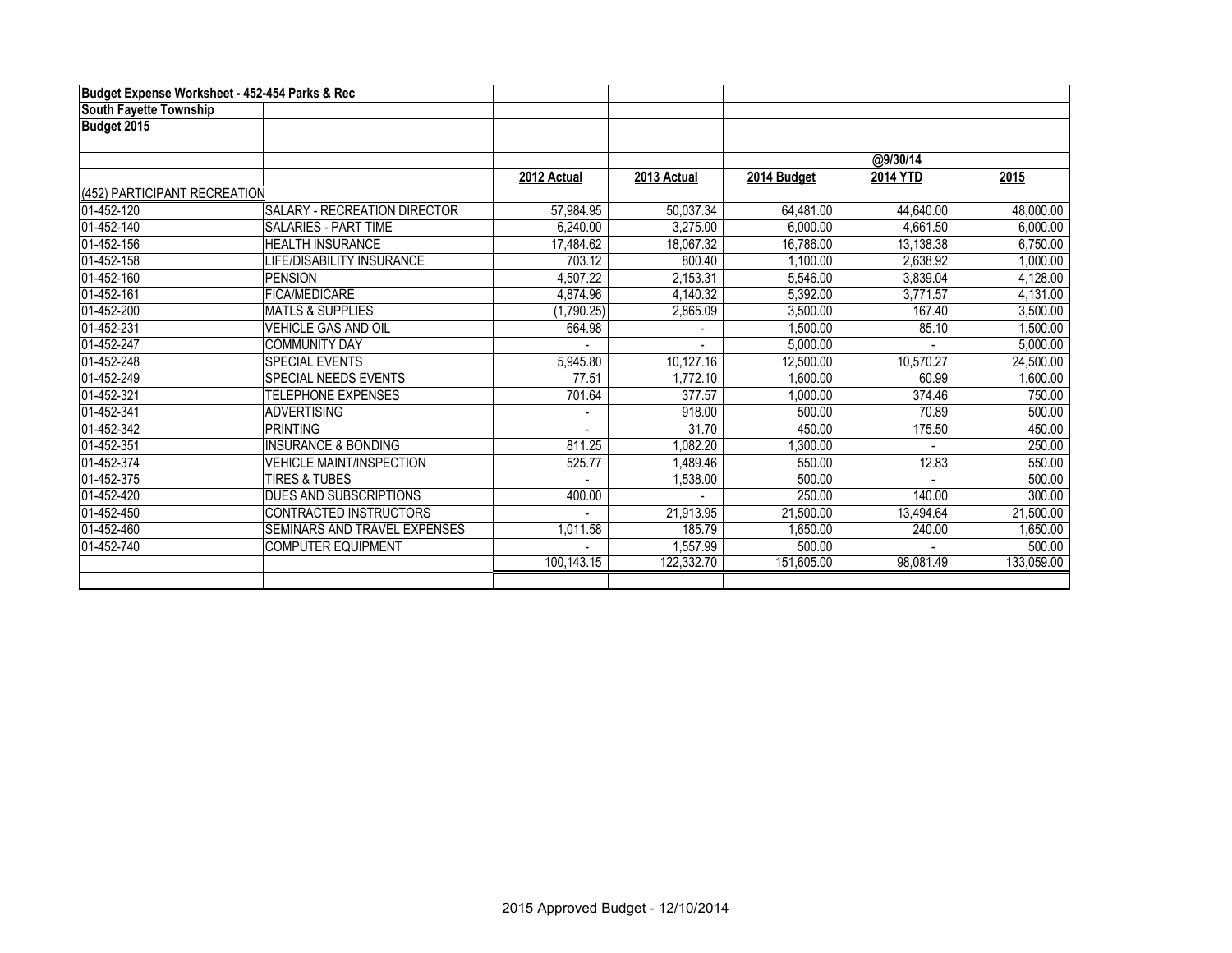|                   |                                        |             |             |             | @9/30/14   |            |
|-------------------|----------------------------------------|-------------|-------------|-------------|------------|------------|
|                   |                                        | 2012 Actual | 2013 Actual | 2014 Budget | 2014 YTD   | 2015       |
| (454) PARKS       |                                        |             |             |             |            |            |
| 01-454-130        | PARKS EMPLOYEE WAGES                   | 97,669.20   | 104,665.60  | 107,578.00  | 82,836.00  | 111,880.70 |
| 01-454-140        | <b>WAGES - PART TIME</b>               | 13,243.00   | 20,707.50   | 24,000.00   | 8,547.00   | 12,500.00  |
| 01-454-156        | <b>HEALTH INSURANCE</b>                | 37,178.60   | 39,241.92   | 42,265.00   | 33,196.36  | 52,123.28  |
| 01-454-158        | LIFE/DISABILITY INSURANCE              | 1,091.31    | 1,417.44    | 1,500.00    | 1,282.44   | 1,600.00   |
| 01-454-160        | <b>PENSION</b>                         | 12,503.92   | 12,176.56   | 14,050.00   | 10,475.82  | 14,892.32  |
| 01-454-161        | FICA/MEDICARE                          | 8,805.92    | 9,526.86    | 10,143.00   | 7,553.09   | 9,629.87   |
| 01-454-183        | <b>OVERTIME</b>                        |             | 783.11      | 1,000.00    | 1,852.24   | 1,500.00   |
| 01-454-200        | <b>MATERIALS AND SUPPLIES</b>          | 5,547.74    | 12,385.72   | 16,000.00   | 13,976.95  | 16,000.00  |
| 01-454-220        | <b>GENERAL EXPENSE</b>                 | 2,381.58    |             | 1,000.00    | 42.45      | 1,000.00   |
| 01-454-231        | <b>VEHICLE FUEL - GASOLINE</b>         |             | 5,086.83    | 17,000.00   | 4,689.78   | 10,000.00  |
| 01-454-260        | <b>MINOR EQUIPMENT</b>                 | 583.88      | 207.44      | 2,300.00    | 229.19     | 2,300.00   |
| 01-454-341        | <b>ADVERTISING</b>                     | 330.68      |             | 200.00      |            |            |
| 01-454-351        | <b>INSURANCE &amp; BONDING</b>         | 3,534.25    | 4,069.80    | 4,560.00    |            | 1,500.00   |
| 01-454-367        | PORTABLE TOILET RENTALS                | 6,129.65    | 8,009.75    | 8,000.00    | 4,509.00   | 8,000.00   |
| 01-454-368        | <b>UTILITIES</b>                       | 6,274.06    | 10,323.41   | 10,000.00   | 7,942.13   | 10,000.00  |
| 01-454-371        | <b>MAINTENANCE AND REPAIRS</b>         | 3,424.81    | 2,399.41    | 4,900.00    | 1,246.54   | 5,000.00   |
| 01-454-373        | MAINT/PARK BLDGS.                      | 1,372.06    | 891.10      | 2,500.00    | 520.90     | 2,500.00   |
| 01-454-374        | <b>REPAIRS TO VEHICLES &amp; EQUIP</b> | 17.99       | 8,915.84    | 11,200.00   | 4,720.03   | 8,000.00   |
| 01-454-384        | <b>EQUIPMENT/LAND RENTAL</b>           | 2,897.49    | 6,526.19    | 5,100.00    | 5,169.96   | 5,000.00   |
| 01-454-720        | <b>PARK IMPROVEMENTS</b>               | 4,999.79    | 21,713.65   | 15,600.00   | 1,818.50   | 10,000.00  |
| 01-454-721        | RECREATION FEE IN LIEU                 |             |             |             | 125,290.35 |            |
| 01-454-722        | <b>FAIRVIEW PARK PHASE II</b>          | (1,750.24)  |             |             |            |            |
|                   |                                        | 206,235.69  | 269,048.13  | 298,896.00  | 315,898.73 | 283,426.18 |
|                   |                                        |             |             |             |            |            |
| Total Parks & Rec |                                        | 306,378.84  | 391,380.83  | 450,501.00  | 413,980.22 | 416,485.18 |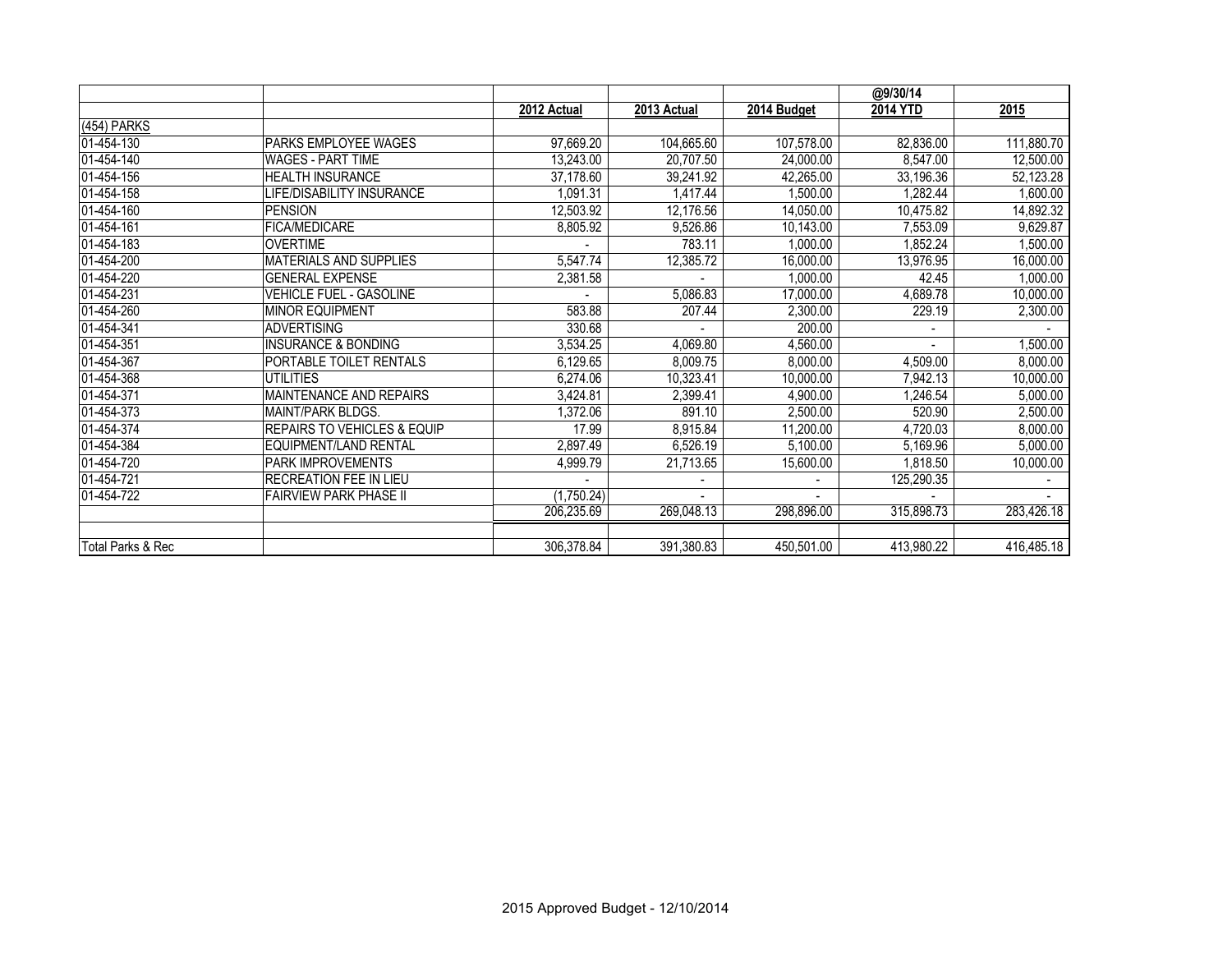| Budget Expense Worksheet - 411-491 Financial |                                       |                |                  |              |                |                |
|----------------------------------------------|---------------------------------------|----------------|------------------|--------------|----------------|----------------|
| <b>South Fayette Township</b>                |                                       |                |                  |              |                |                |
| Budget 2015                                  |                                       |                |                  |              |                |                |
|                                              |                                       |                |                  |              | @9/30/14       |                |
|                                              |                                       | 2012 Actual    | 2013 Actual      | 2014 Budget  | 2014 YTD       | 2015           |
| (411) FIRE                                   |                                       |                |                  |              |                |                |
| 01-411-351                                   | <b>INSURANCE &amp; BONDING</b>        | 10,022.50      | 11,138.40        | 13,400.00    | 500.00         | 23,000.00      |
| 01-411-363                                   | FIRE HYDRANT RENTAL                   | 89,589.78      | 91,692.31        | 94,000.00    | 67,654.27      | 96,000.00      |
| 01-411-520                                   | <b>CONTRIBUTIONS TO V.F.D.S</b>       | 223,800.00     | 232,000.00       | 240,000.00   |                | 240,000.00     |
| 01-411-525                                   | <b>EMERGENCY MANAGEMENT</b>           | 763.48         | 824.96           | 1,500.00     | 481.38         | 1,500.00       |
| 01-411-530                                   | <b>FOREIGN FIRE INSURANCE</b>         | 88,602.71      | 99,653.12        | 99,700.00    |                | 90,000.00      |
|                                              |                                       | 412,778.47     | 435,308.79       | 448,600.00   | 68,635.65      | 450,500.00     |
| (421) HEALTH SERVICES                        |                                       |                |                  |              |                |                |
| 01-421-220                                   | <b>GENERAL EXPENSE</b>                | ÷,             | $\blacksquare$   | 50.00        | $\mathbf{r}$   | $\blacksquare$ |
| 01-421-227                                   | RODENT CONTROL                        | 35.00          | 35.00            | 100.00       | 35.00          | 50.00          |
| 01-421-450                                   | <b>CONTRACT SERVICES (ANIMAL CONT</b> | 6,070.00       | 5,125.00         | 5,400.00     | 4,250.00       | 5,400.00       |
|                                              |                                       | 6,105.00       | 5,160.00         | 5,550.00     | 4,285.00       | 5,450.00       |
| (427) SOLID WASTE COLL/DISPOSAL              |                                       |                |                  |              |                |                |
| 01-427-220                                   | <b>GENERAL EXPENSE</b>                | ÷,             | $\omega_{\rm c}$ | 150.00       | $\mathbf{r}$   | 5,200.00       |
| 01-427-365                                   | <b>DUMPING CHARGES</b>                | $\overline{a}$ |                  | 500.00       |                | 500.00         |
| 01-427-450                                   | <b>CONTRACTED SERVICES</b>            | 849,649.45     | 801,218.23       | 922,600.00   | 681,458.96     | 1,004,356.58   |
|                                              |                                       | 849,649.45     | 801,218.23       | 923,250.00   | 681,458.96     | 1,010,056.58   |
|                                              |                                       |                |                  |              |                |                |
| (456) LIBRARIES                              |                                       |                |                  |              |                |                |
| 01-456-220                                   | <b>GENERAL EXPENSE</b>                | 76,500.00      | 86,500.00        | 103,800.00   | 77,850.00      | 110,000.00     |
| 01-456                                       | <b>LIBRARY EXPENSES</b>               | $\blacksquare$ |                  |              | $\blacksquare$ | 2,700.00       |
| 01-456-319                                   | <b>BANK SERVICE CHARGES</b>           |                |                  | 150.00       |                | 100.00         |
| 01-456-321                                   | <b>INTERNET</b>                       |                | 6,000.00         |              |                |                |
| 01-456-351                                   | <b>INSURANCE &amp; BONDING</b>        | 1,434.00       | 1,634.00         | 1,550.00     | 1,434.00       | 1,500.00       |
|                                              |                                       | 77,934.00      | 94,134.00        | 105,500.00   | 79,284.00      | 114,300.00     |
| (471) DEBT PRINCIPAL                         |                                       |                |                  |              |                |                |
| 01-471-802                                   | PRINCIPAL ON 2009 BOND SERIES         | 380,000.01     | 380,160.01       | 220,000.00   | 220,000.00     | 225,000.00     |
| 01-471-803                                   | PRINCIPAL ON TAX ANTICIPATION         |                | 800,000.00       | 800,000.00   |                | 800,000.00     |
|                                              |                                       | 380,000.01     | 1,180,160.01     | 1,020,000.00 | 220,000.00     | 1,025,000.00   |
| (472) DEBT INTEREST                          |                                       |                |                  |              |                |                |
| 01-472-802                                   | <b>INTEREST ON 2009 BOND SERIES</b>   | 167,847.51     | 167,847.51       | 327,130.00   | 165,160.01     | 320,424.38     |
|                                              |                                       |                |                  |              |                |                |
| (475) FISCAL AGENTS FEES                     |                                       |                |                  |              |                |                |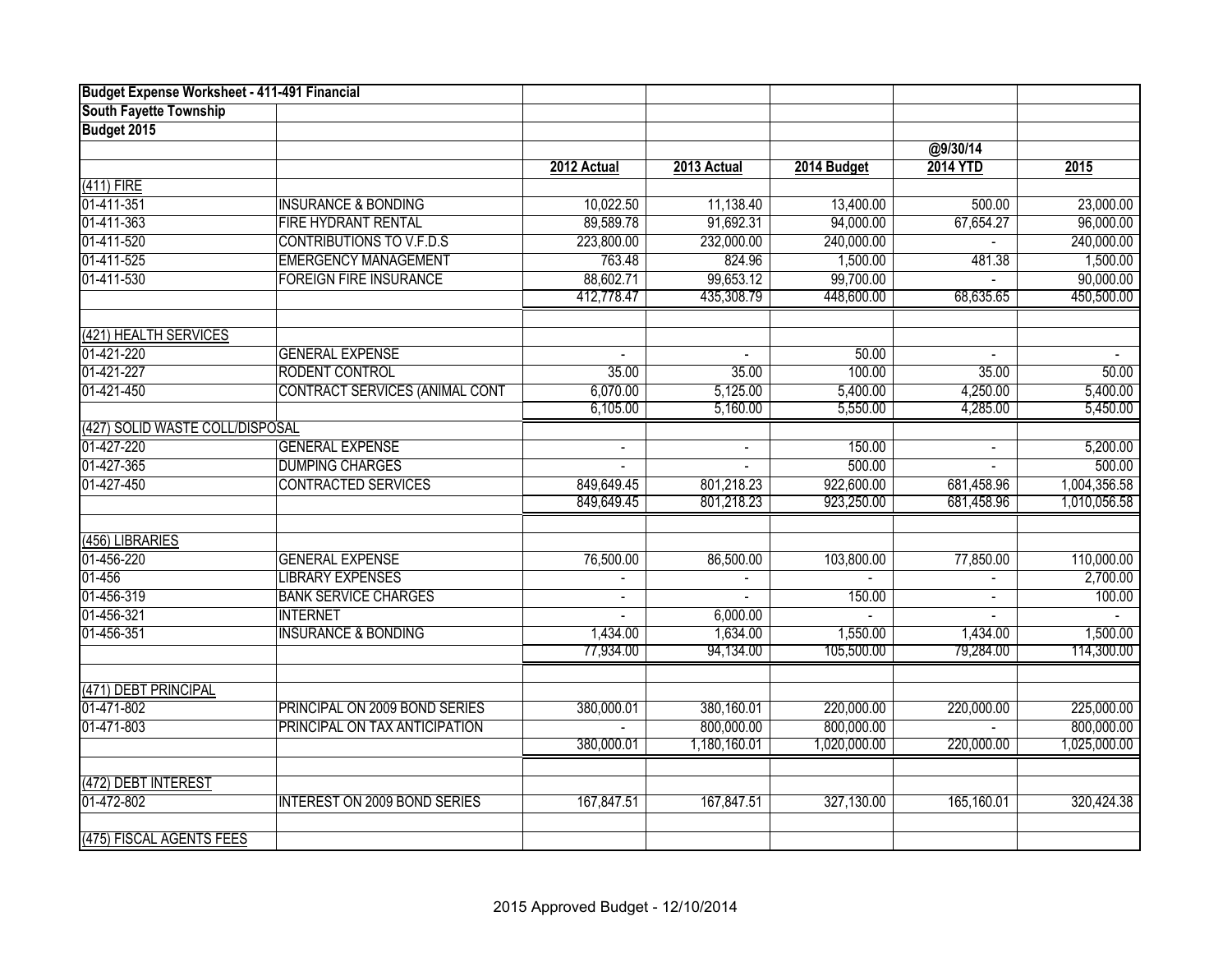|                         |                                       |              |              |              | @9/30/14                 |              |
|-------------------------|---------------------------------------|--------------|--------------|--------------|--------------------------|--------------|
|                         |                                       | 2012 Actual  | 2013 Actual  | 2014 Budget  | 2014 YTD                 | 2015         |
| 01-475-810              | <b>PAYING AGENTS FEE</b>              | 750.00       |              | 750.00       | 825.00                   | 825.00       |
|                         |                                       |              |              |              |                          |              |
| (486) INSURANCE         |                                       |              |              |              |                          |              |
| 01-486-904              | <b>EXCESS LIABILITY (UMBRELLA POL</b> | 6,584.00     | 7,055.00     | 7,700.00     | $\overline{\phantom{a}}$ | 7,700.00     |
| 01-486-905              | ERRORS AND OMISSIONS COVERAGE         | 2,175.00     | 2,229.00     | 2,800.00     |                          | 2,600.00     |
|                         |                                       | 8,759.00     | 9,284.00     | 10,500.00    | $\blacksquare$           | 10,300.00    |
|                         |                                       |              |              |              |                          |              |
| (487) EMPLOYEE BENEFITS |                                       |              |              |              |                          |              |
| 01-487-906              | <b>WORKERS COMPENSATION</b>           | 145,626.20   | 142,861.90   | 165,079.00   | 130,973.06               | 178,522.93   |
| 01-487-907              | UNEMPLOYMENT COMPENSATION             | 9,039.91     | 13,619.86    | 10,000.00    |                          | 10,000.00    |
| 01-487-908              | FICA/MEDICARE (ALLOCATIONS)           |              |              |              |                          |              |
|                         |                                       | 154,666.11   | 156,481.76   | 175,079.00   | 130,973.06               | 188,522.93   |
|                         |                                       |              |              |              |                          |              |
| (491) REFUNDS           |                                       |              |              |              |                          |              |
| 01-491-909              | <b>REAL ESTATE TAXES</b>              | 60,626.09    | 9,041.35     | 12,500.00    | 5,435.99                 | 10,000.00    |
| 01-491-913              | <b>OTHER REFUNDS</b>                  |              |              |              | 13,067.40                |              |
| 01-491-920              | <b>TRANSFER TO SICK PAY FUND</b>      | 29,548.96    |              | 82,552.00    |                          |              |
| 01-491-930              | <b>EMPLOYEE PAYMENTS</b>              | 25,030.06    | 21,444.78    | 21,500.00    | 14,997.30                | 36,870.00    |
| 01-491-950              | <b>TRANSFER TO CAPITAL RESERVE</b>    | 175,000.00   | 78,300.00    |              |                          |              |
|                         |                                       | 290,205.11   | 108,786.13   | 116,552.00   | 33,500.69                | 46,870.00    |
|                         |                                       |              |              |              |                          |              |
|                         |                                       |              |              |              |                          |              |
|                         | <b>Total General Plant</b>            | 1,268,532.92 | 1,241,687.02 | 1,377,400.00 | 754,379.61               | 1,466,006.58 |
|                         |                                       |              |              |              |                          |              |
|                         | <b>Total Financial</b>                | 1,080,161.74 | 1,716,693.41 | 1,755,511.00 | 629,742.76               | 1,706,242.31 |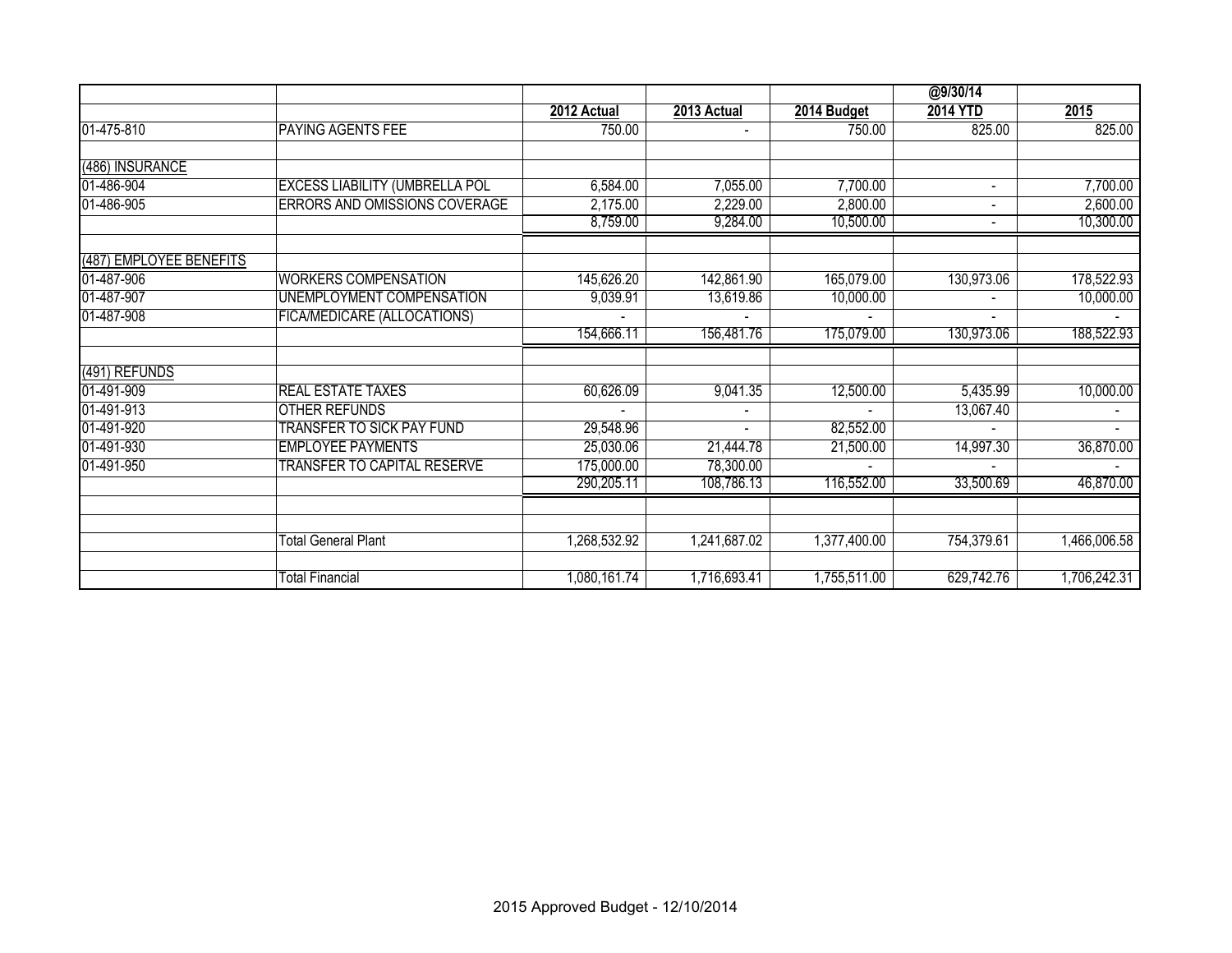#### **INFRASTRUCTURE IMPROVEMENT FUND (Hickory Heights) SOUTH FAYETTE TOWNSHIP**

|                                | <b>PROJECTED</b><br>2015             |  |
|--------------------------------|--------------------------------------|--|
|                                | <b>BUDGET</b>                        |  |
| FUND BALANCE @ 01-01           | \$30,001.08                          |  |
| REVENUE:                       |                                      |  |
| 341.230 Interest               | 50.00                                |  |
| 387.100 Contributions          | 0.00                                 |  |
| <b>Total Revenue</b>           | 50.00                                |  |
|                                | Total for Appropriation<br>30,051.08 |  |
| <b>EXPENDITURES:</b>           |                                      |  |
| 433.450 Line Painting          | 0.00                                 |  |
| 436.200 Strom Water Repair     | 0.00                                 |  |
| 438.200 Road Repairs           | 0.00                                 |  |
| 493.100 Miscellaneous Services | 0.00                                 |  |
| <b>Total Expenditures</b>      | 0.00                                 |  |
|                                |                                      |  |

# FUND BALANCE:

| FUND BALANCE @ 12-31<br>\$30.051.08 |  |
|-------------------------------------|--|
|-------------------------------------|--|

This Fund includes revenues generated from contributions towards road repair collected through each building permit issued from Parks Farm and Berkshires.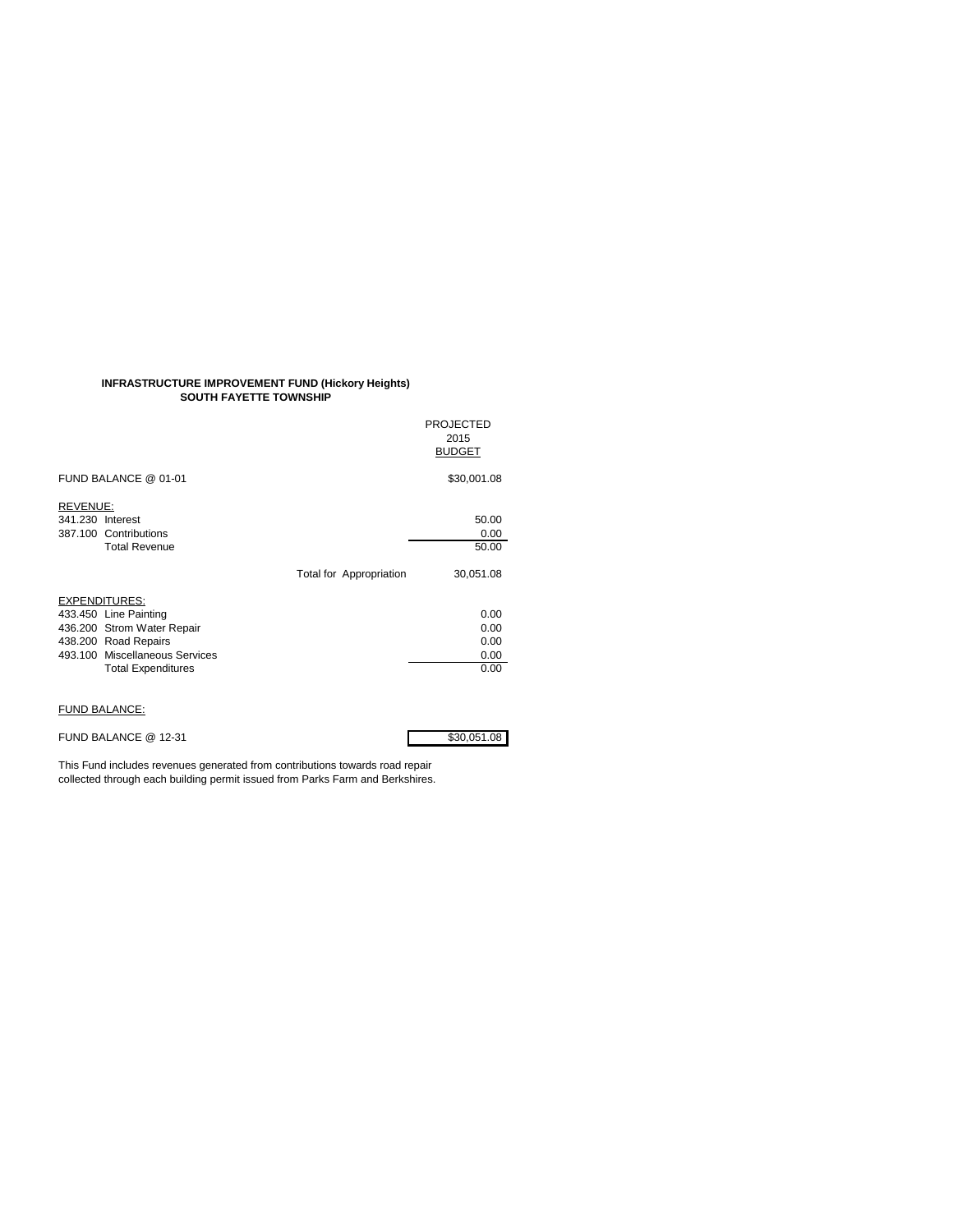## **RECREATION FEE-IN-LIEU OF FUND SOUTH FAYETTE TOWNSHIP**

|                                                   | <b>PROJECTED</b><br>2015       |               |
|---------------------------------------------------|--------------------------------|---------------|
|                                                   | <b>BUDGET</b>                  |               |
| FUND BALANCE @ 01-01                              |                                | \$34,228.19   |
| REVENUE:                                          |                                |               |
| 341.230 Interest Earnings<br>387.100              |                                | 50.00<br>0.00 |
| <b>Developer Payments</b><br>387.200 Tower Rental |                                | 20,259.12     |
| <b>Total Revenue</b>                              |                                | 20,309.12     |
|                                                   |                                |               |
|                                                   | <b>Total for Appropriation</b> | 54,537.31     |
| <b>EXPENDITURES:</b>                              |                                |               |
| 487.200 Transfer to Capital Reserve               |                                | 0.00          |
| 487.300 Fairview VFD Contribution                 |                                | 6,000.00      |
| 487.400 New Playground Equipment                  |                                | 30,000.00     |
| <b>Total Expenditures</b>                         |                                | 36,000.00     |
|                                                   |                                |               |
| FUND BALANCE @ 12-31                              |                                | \$18,537.31   |

The Fee-in-Lieu Fund accounts for the collection and expenditure of fees collected in lieu of meeting the open space requirement.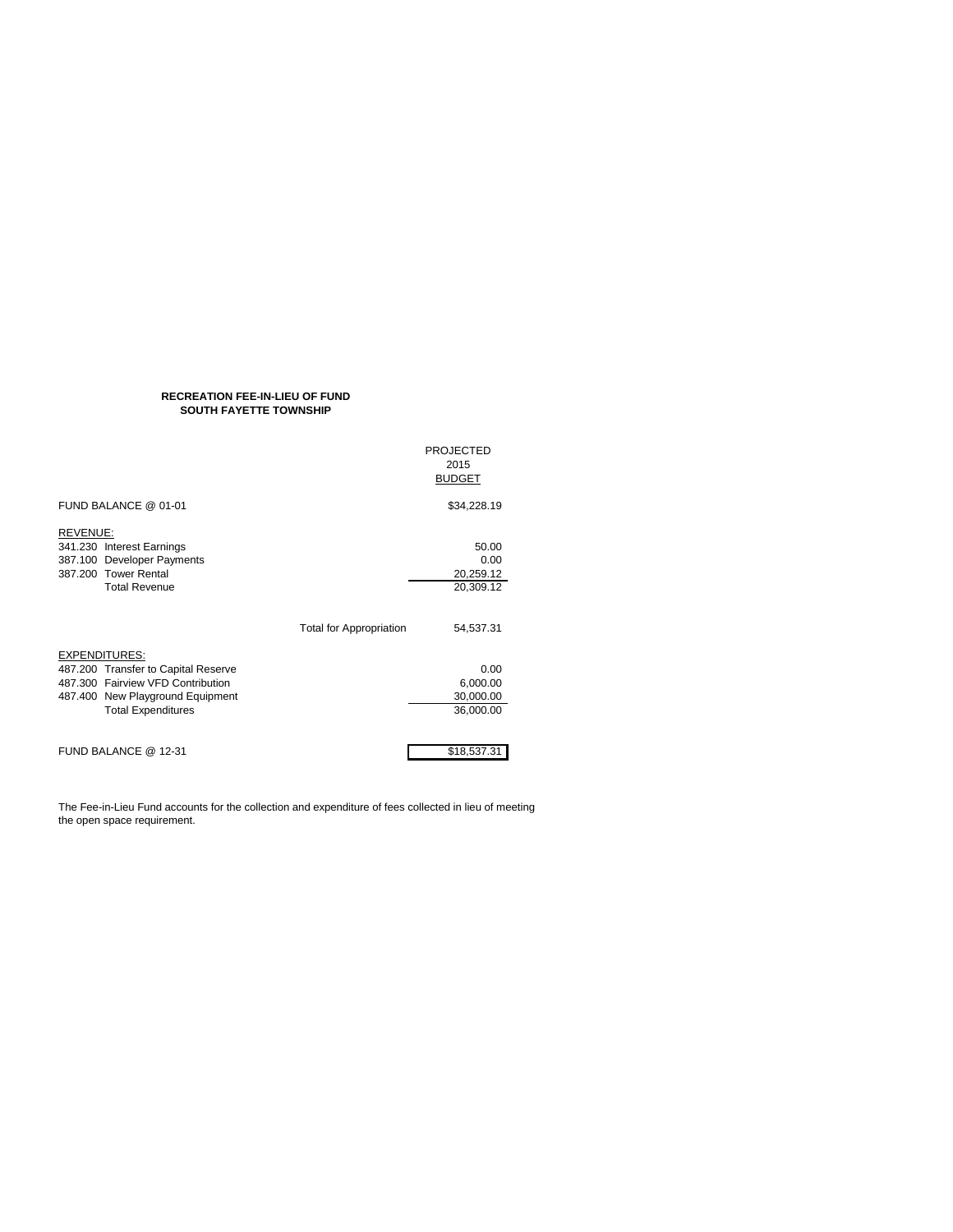#### **STATE HIGHWAY FUND SOUTH FAYETTE TOWNSHIP**

|                                   | <b>PROJECTED</b>                             |
|-----------------------------------|----------------------------------------------|
|                                   | 2015                                         |
|                                   | <b>BUDGET</b>                                |
|                                   |                                              |
| FUND BALANCE @ 01-01              | \$36,000.00                                  |
|                                   |                                              |
| REVENUE:                          |                                              |
| 354.550 State Tax Allocation      | 337,621.10                                   |
| 354.551 Turn back                 | 54,360.00                                    |
| 341.230 Interest                  | 250.00                                       |
| <b>Total Revenue</b>              | 392,231.10                                   |
|                                   | <b>Total for Appropriation</b><br>428,231.10 |
|                                   |                                              |
| <b>EXPENDITURES:</b>              |                                              |
| 433.200 Trsf. to Capital Reserve  | 0.00                                         |
| 434.200 Street Lighting           | 192,000.00                                   |
| 438.200 Road Materials            | 200,000.00                                   |
| 439.200 Emergency Salt            | 0.00                                         |
| 433.450 Traffic Light Maintenance | 0.00                                         |
| <b>Total Expenditures</b>         | 392,000.00                                   |
| FUND BALANCE @ 12-31              | \$36,231.10                                  |
|                                   |                                              |

The Township receives an annual appropriation from the Commonwealth of Pennsylvania based on the number of municipally-owned road miles, population and the amount allocated for State turnback roads.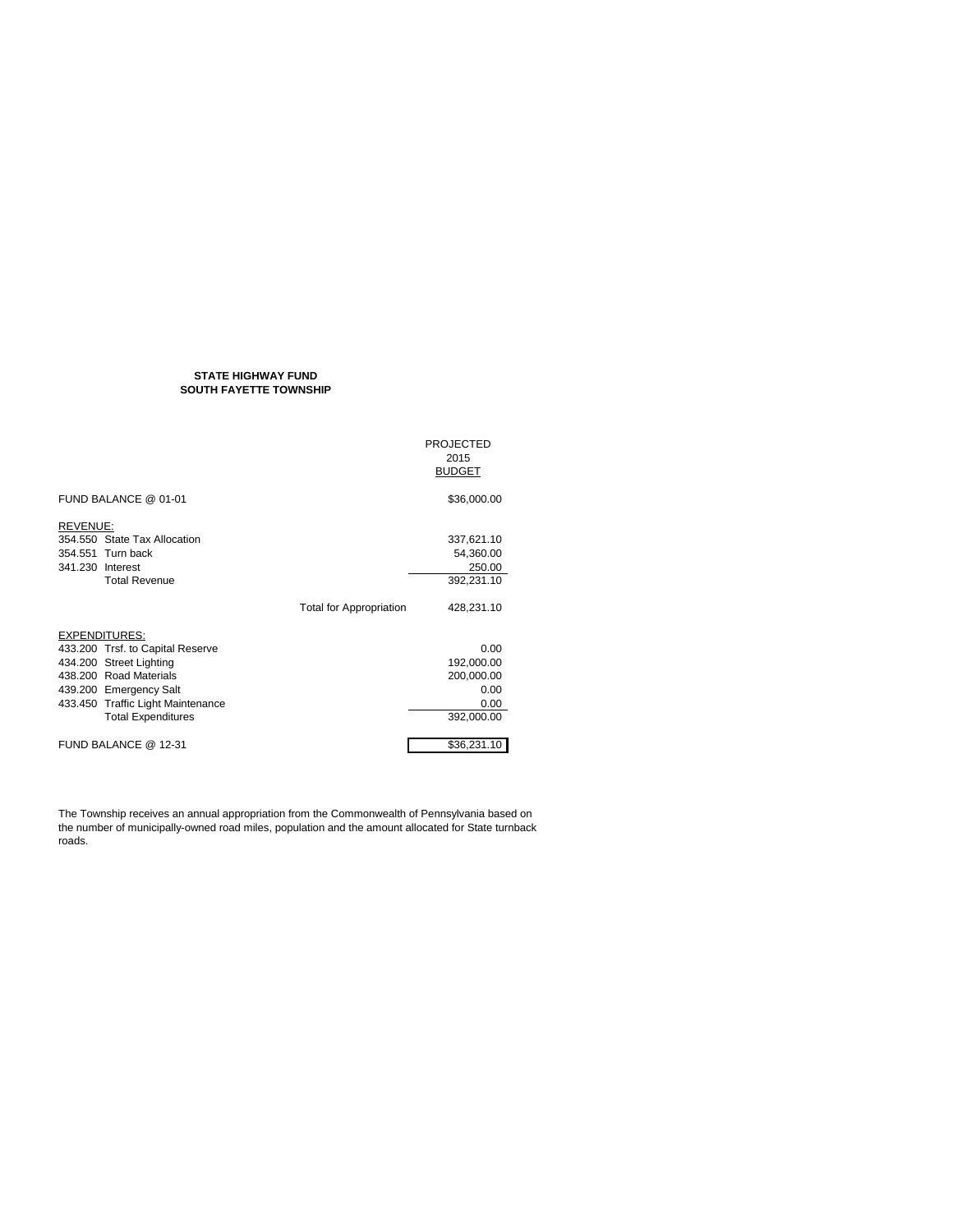## **PARK IMPROVEMENT FUND SOUTH FAYETTE TOWNSHIP**

|                                                                                                                                                   |                                | <b>PROJECTED</b><br>2015<br><b>BUDGET</b> |
|---------------------------------------------------------------------------------------------------------------------------------------------------|--------------------------------|-------------------------------------------|
| FUND BALANCE @ 01-01                                                                                                                              |                                | \$1,036,222.82                            |
| REVENUE:<br>341.230 Interest Earnings<br>387.100 Lease Payments<br><b>Total Revenue</b>                                                           |                                | 540.00<br>0.00<br>540.00                  |
|                                                                                                                                                   | <b>Total for Appropriation</b> | 1,036,762.82                              |
| <b>EXPENDITURES:</b><br>487.200 Transfer to Capital Reserve<br>487.300 Misc.<br>487.400 Mayview Property Acquisition<br><b>Total Expenditures</b> |                                | 0.00<br>0.00<br>400,000.00<br>400,000.00  |
| FUND BALANCE @ 12-31                                                                                                                              |                                | \$636,762.82                              |

The Parks Improvement Fund is used to track the use of funds from the 2009 Boys' Home Development Rights Easement Sale.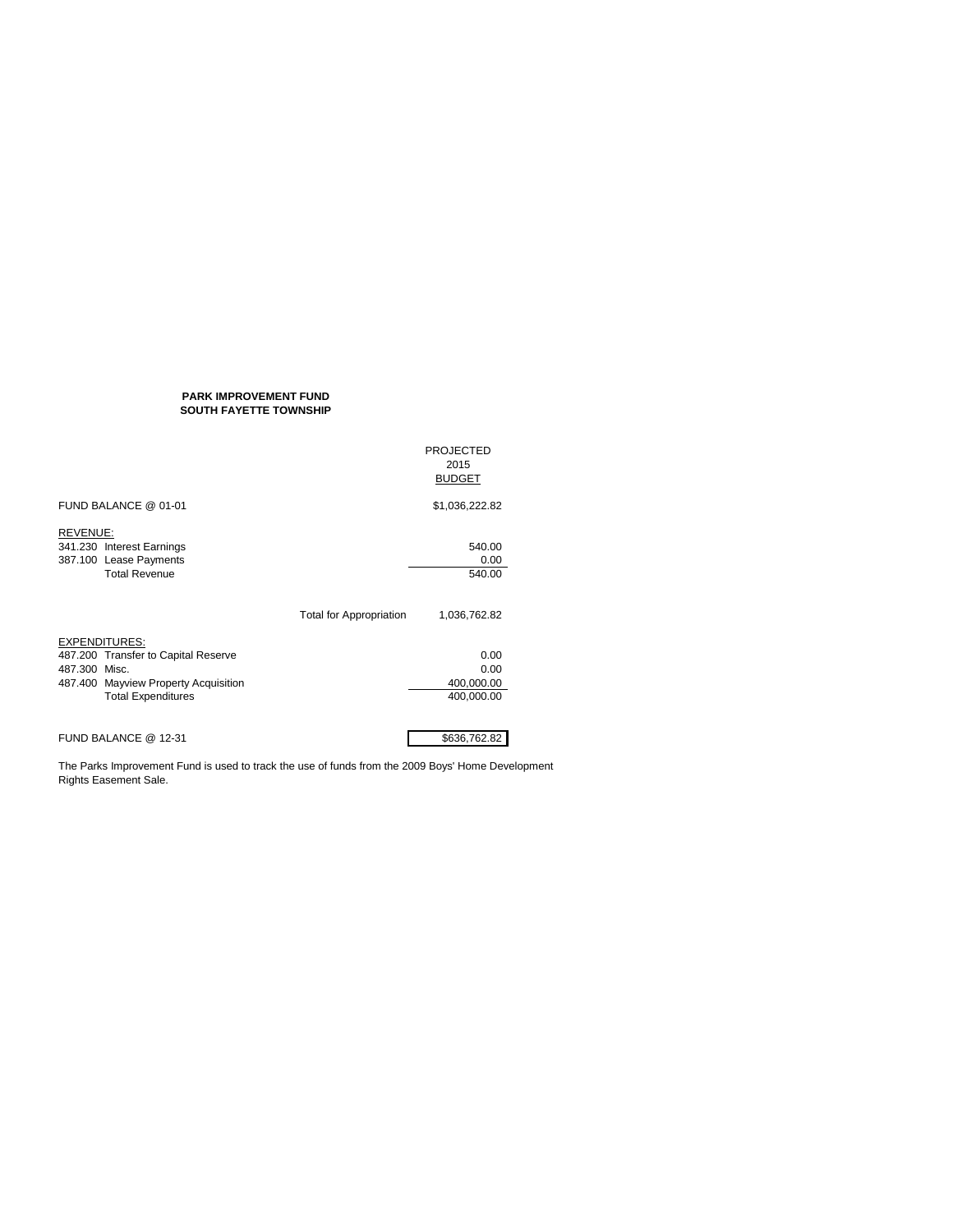## **CIVIC CENTER DEVELOPMENT FUND SOUTH FAYETTE TOWNSHIP**

|                                                  |                                | <b>PROJECTED</b> |
|--------------------------------------------------|--------------------------------|------------------|
|                                                  |                                | 2015             |
|                                                  |                                | <b>BUDGET</b>    |
| FUND BALANCE @ 01-01                             |                                | \$2,313,803.00   |
| REVENUE:                                         |                                |                  |
| 341.230 Interest Earnings                        |                                | 3,600.00         |
| 341.240 Reimbursement from General Fund (T.A.N.) |                                | 800,000.00       |
| 387.100 Lease Payments                           |                                | 15,000.00        |
| 387.200 Reimbursment on Star City Driveway       |                                | 150,000.00       |
| 387.300 UPMC Donation                            |                                | 100,000.00       |
| <b>Total Revenue</b>                             |                                | 1,068,600.00     |
|                                                  | <b>Total for Appropriation</b> | 3,382,403.00     |
| <b>EXPENDITURES:</b>                             |                                |                  |
| 487.100 Star City site electric costs            |                                | 13,000.00        |
| 487.200 Transfer to General Fund (T.A.N.)        |                                | 800,000.00       |
| 487.300 Misc.                                    |                                | 0.00             |
| 487.400 Civic Center Driveway                    |                                | 0.00             |
| <b>Total Expenditures</b>                        |                                | 813,000.00       |
|                                                  |                                |                  |
| FUND BALANCE @ 12-31                             |                                | \$2,569,403.00   |

The Civic Center Development fund is used to track the use of funds related to the Civic Center site owned by the Township.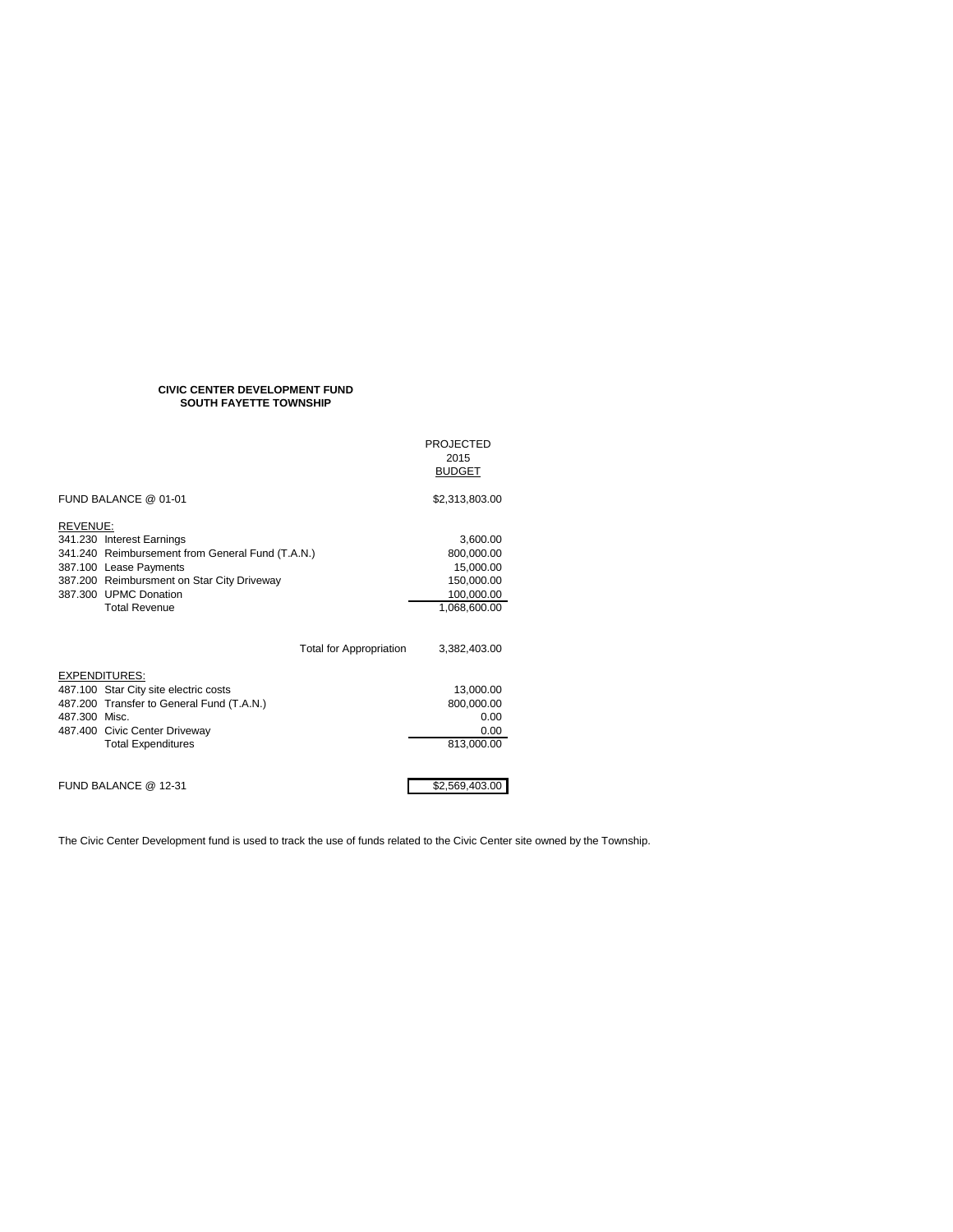#### **DEVELOPER'S ESCROW FUND SOUTH FAYETTE TOWNSHIP**

|                                                                                                       |                                | <b>PROJECTED</b><br>2015<br><b>BUDGET</b> |
|-------------------------------------------------------------------------------------------------------|--------------------------------|-------------------------------------------|
| FUND BALANCE @ 1/01                                                                                   |                                | \$534,519.86                              |
| REVENUE:<br>341.230 Interest Earnings<br><b>Developer Payments</b><br>387.100<br><b>Total Revenue</b> |                                | 240.00<br>40,000.00<br>40,240.00          |
|                                                                                                       | <b>Total for Appropriation</b> | 574,759.86                                |
| <b>EXPENDITURES:</b>                                                                                  |                                |                                           |
| 487.200 Transfer to General Fund - Engineer's Fees                                                    |                                | 15,000.00                                 |
| 487.201 Transfer to Traffic Impact Fee Fund (Children's)                                              |                                | 201,780.00                                |
| 487.211 Engineering Review - 3rd Party                                                                |                                | 50,000.00                                 |
| 487.300 Refunds                                                                                       |                                | 150,000.00                                |
| <b>Total Expenditures</b>                                                                             |                                | 416,780.00                                |
|                                                                                                       |                                |                                           |
| FUND BALANCE @ 12-31                                                                                  |                                | \$157,979.86                              |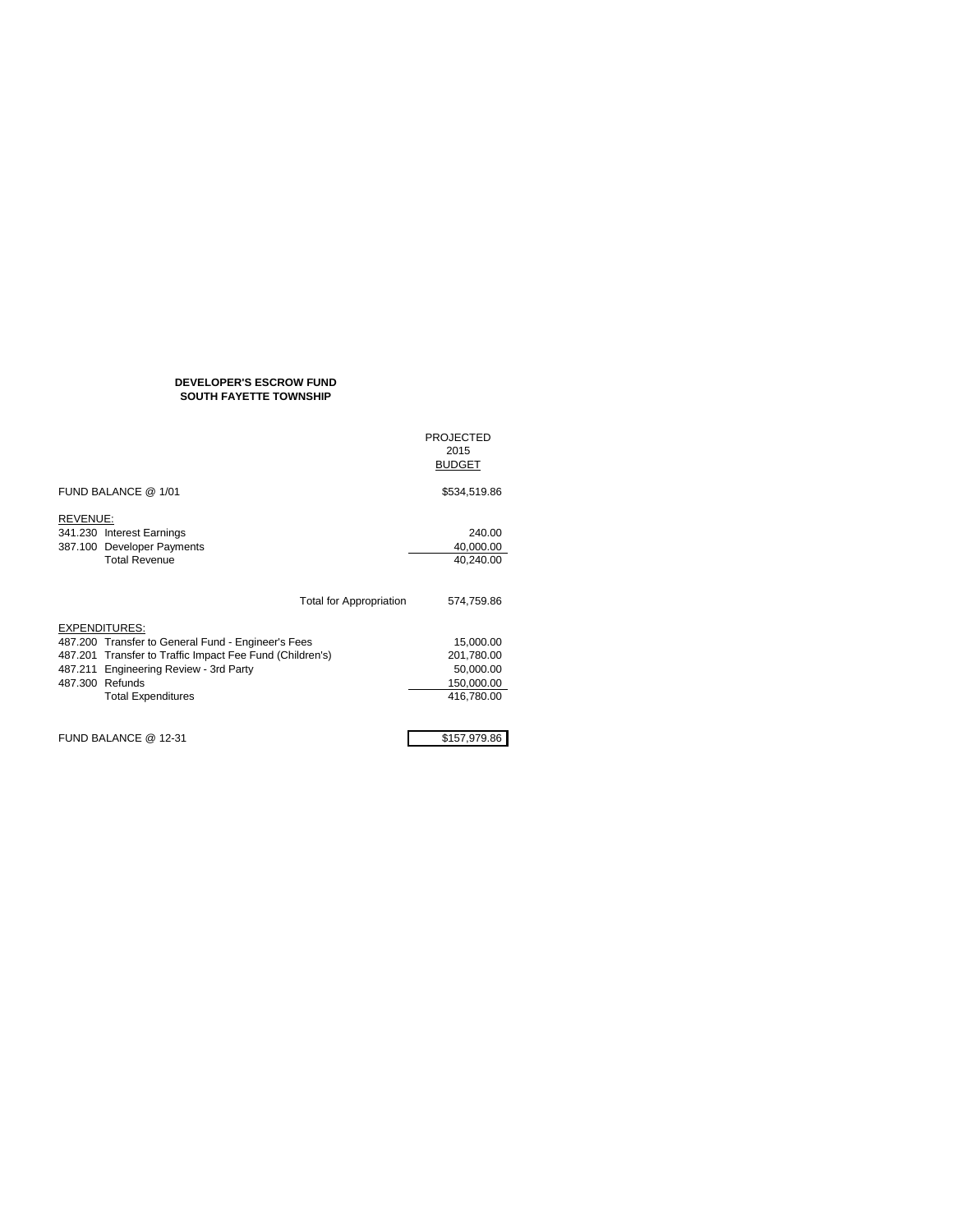#### **PNC BANK LOAN\* SOUTH FAYETTE TOWNSHIP**

|                                                                      | <b>PROJECTED</b><br>2015<br><b>BUDGET</b>   |
|----------------------------------------------------------------------|---------------------------------------------|
| FUND BALANCE @ 10/31/14                                              | \$11,494.46                                 |
| <b>REVENUE:</b><br>341.230 Interest Earnings<br><b>Total Revenue</b> | 0.00<br>0.00                                |
|                                                                      | <b>Total for Appropriation</b><br>11,494.46 |
| <b>EXPENDITURES:</b>                                                 |                                             |
| 487.200 Transfer to Star City Acct (2014) - Closed Out               | 11,494.46                                   |
| 487.300<br>Misc.<br><b>Total Expenditures</b>                        | 0.00<br>11,494.46                           |
| FUND BALANCE @ 1/01/15                                               | \$0.00                                      |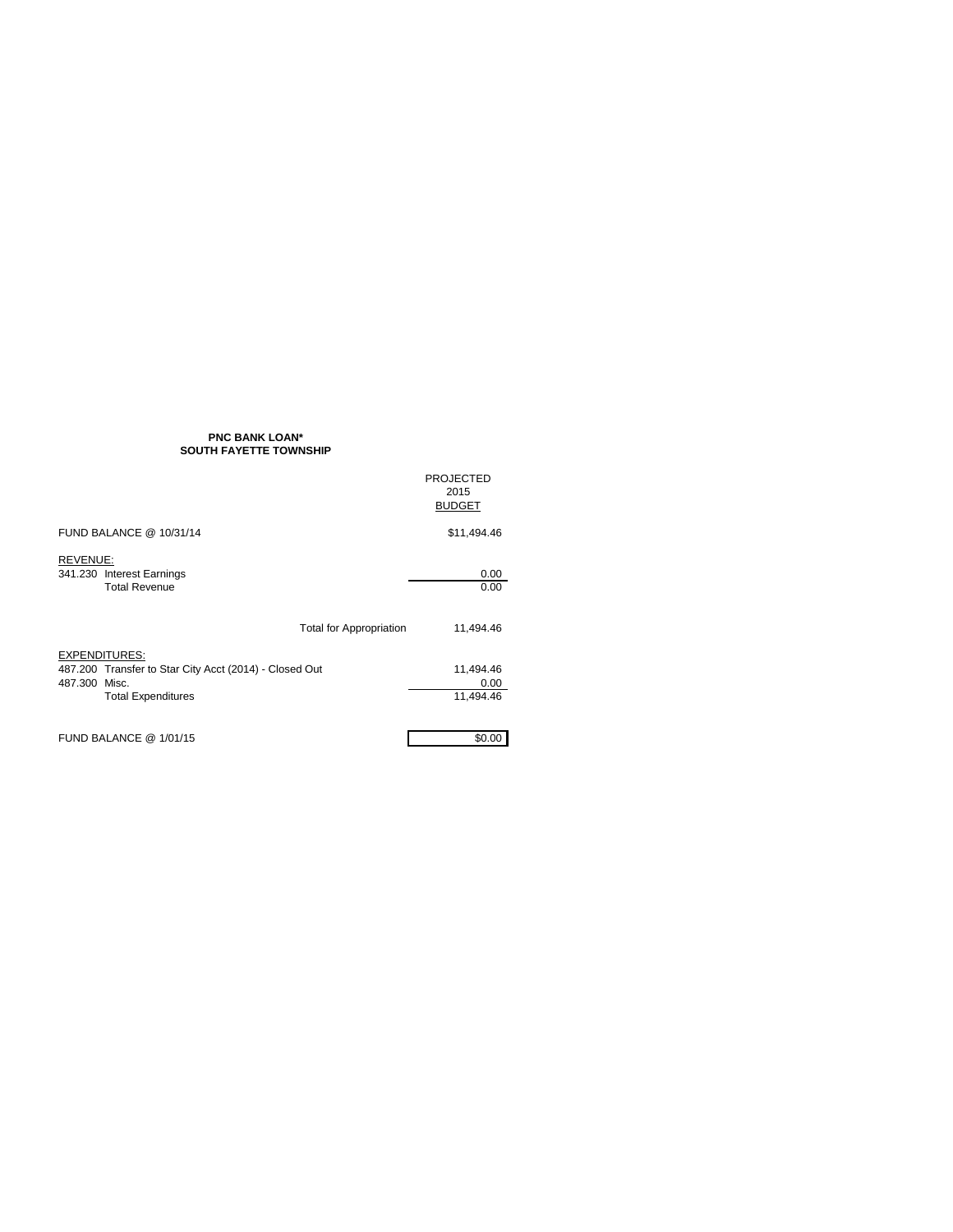#### **TAX ESCROW ACCOUNT SOUTH FAYETTE TOWNSHIP**

|                                                                                    |                                | <b>PROJECTED</b><br>2015<br><b>BUDGET</b> |
|------------------------------------------------------------------------------------|--------------------------------|-------------------------------------------|
| FUND BALANCE @ 01-01                                                               |                                | \$282,394.87                              |
| REVENUE:<br>341.230 Interest<br><b>Total Revenue</b>                               | <b>Total for Appropriation</b> | 240.00<br>240.00<br>282,634.87            |
| <b>EXPENDITURES:</b><br>433.200 Payout of Tax Refunds<br><b>Total Expenditures</b> |                                | 130,000.00<br>130,000.00                  |
| FUND BALANCE @ 12-31                                                               |                                | \$152,634.87                              |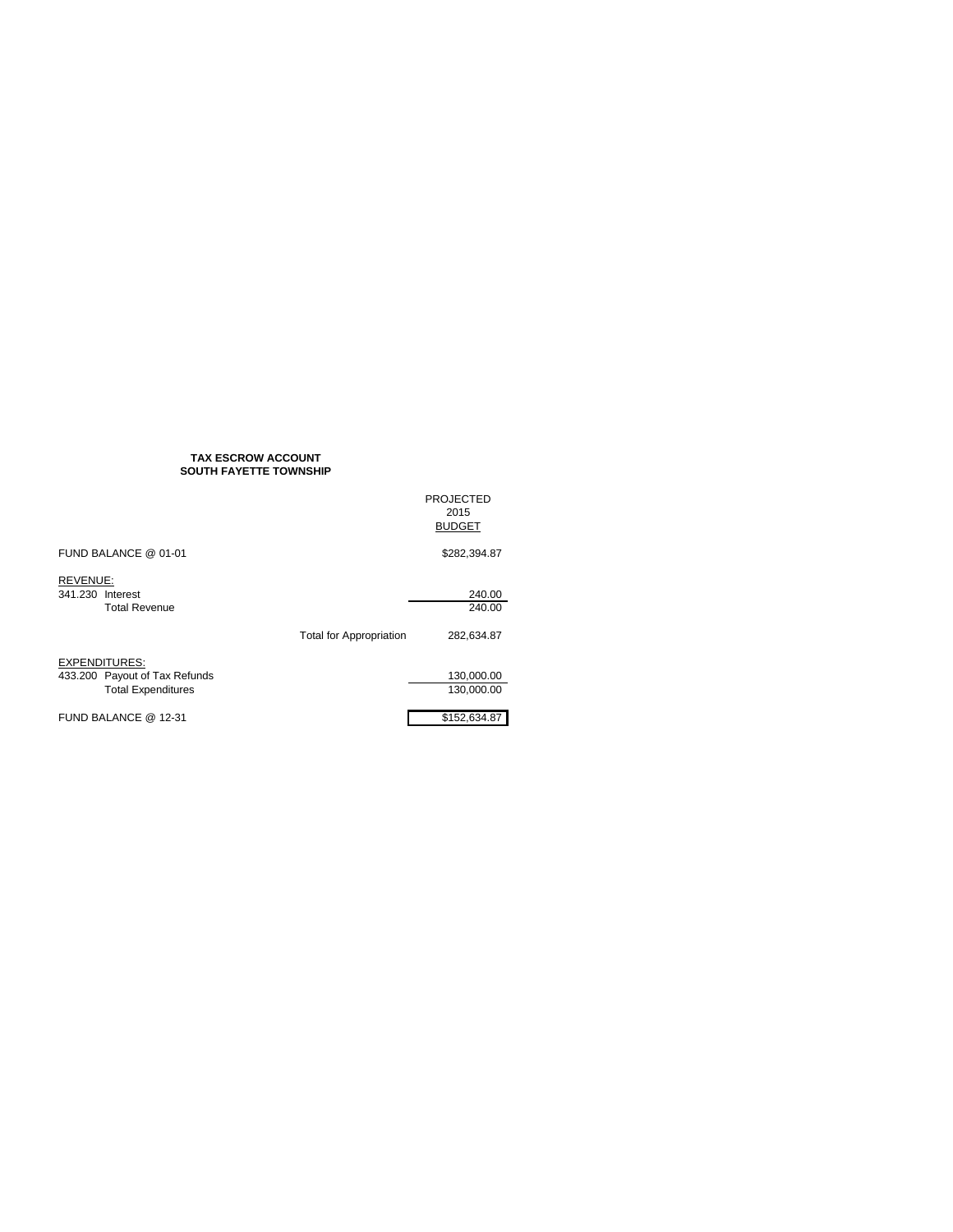## **TRAFFIC IMPACT FEE FUND SOUTH FAYETTE TOWNSHIP**

|                                                                                                                              | <b>PROJECTED</b><br>2015<br><b>BUDGET</b> |
|------------------------------------------------------------------------------------------------------------------------------|-------------------------------------------|
| FUND BALANCE @ 10/31/2014                                                                                                    | \$0.00                                    |
| REVENUE:<br>341.200 Transfer from Developer Escrow Fund (Children's Impact Fees)<br>341.230 Interest<br><b>Total Revenue</b> | 201,780.00<br>240.00<br>202,020.00        |
| <b>Total for Appropriation</b>                                                                                               | 202,020.00                                |
| <b>EXPENDITURES:</b><br>433.200 Capital Improvements related to Traffic Impact Fees<br><b>Total Expenditures</b>             | 200,000.00<br>200,000.00                  |
| FUND BALANCE @ 12-31                                                                                                         | \$2,020.00                                |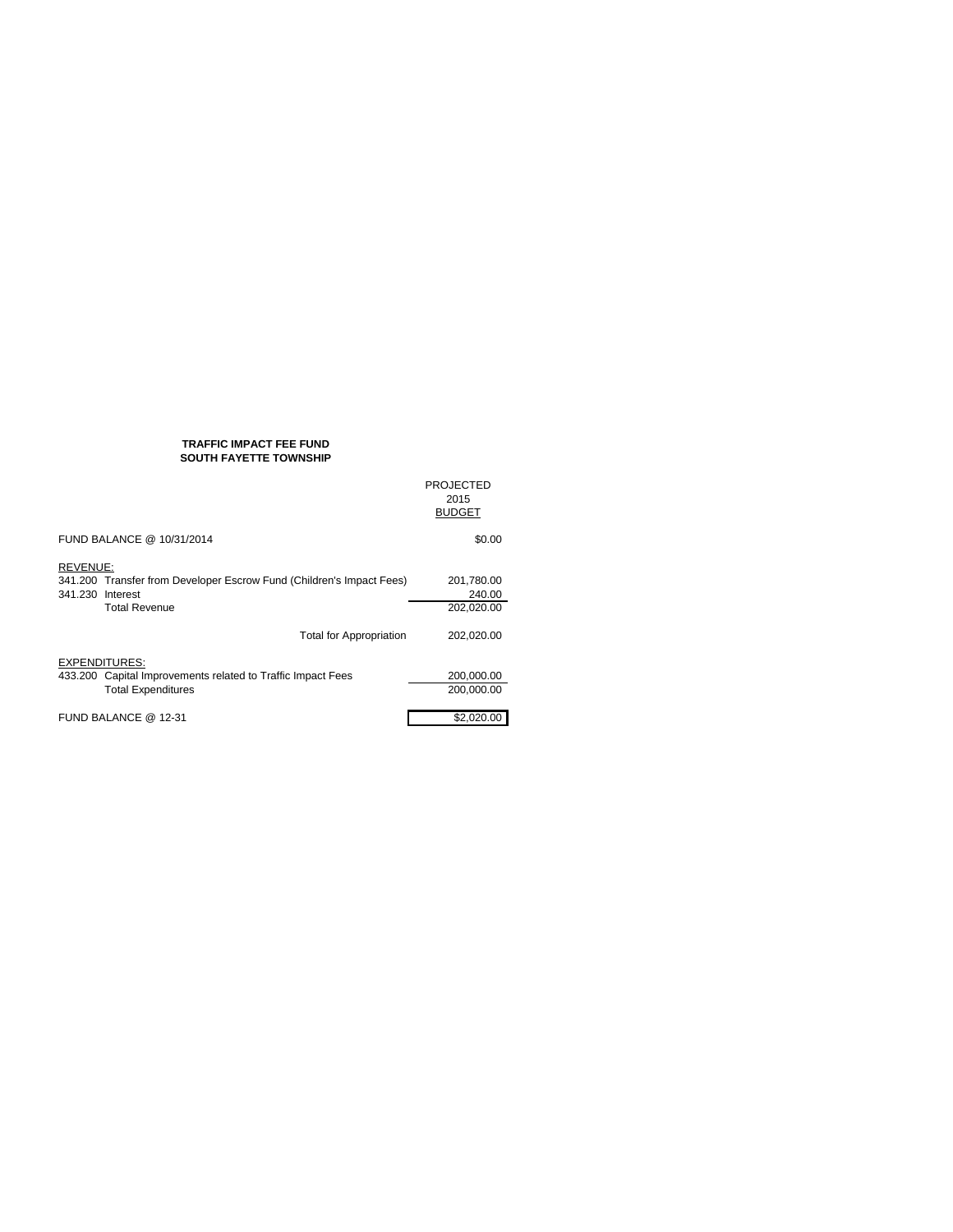## **POLICE PENSION FUND SOUTH FAYETTE TOWNSHIP**

|                                         | <b>PROJECTED</b>               |               |  |
|-----------------------------------------|--------------------------------|---------------|--|
|                                         |                                | 2015          |  |
|                                         |                                | <b>BUDGET</b> |  |
| FUND BALANCE @ 01-01                    |                                | \$48,084.96   |  |
| <b>REVENUE:</b>                         |                                |               |  |
| 340.100 Contributions                   |                                | 54,600.00     |  |
| <b>Interest Earnings</b><br>341.230     |                                | 18.00         |  |
| <b>Total Revenue</b>                    |                                | 54,618.00     |  |
|                                         |                                |               |  |
|                                         | <b>Total for Appropriation</b> | 102,702.96    |  |
| <b>EXPENDITURES:</b>                    |                                |               |  |
| 487.200 Pension Payouts                 |                                | 0.00          |  |
| 488.200 Killed In Service               |                                | 8,000.00      |  |
| 490.200 Admin Fees                      |                                | 4,550.00      |  |
| 495.000 Transfer to Police Pension Plan |                                | 80,000.00     |  |
| <b>Total Expenditures</b>               |                                | 92,550.00     |  |
|                                         |                                |               |  |
| FUND BALANCE @ 12-31                    |                                | \$10,152.96   |  |
|                                         |                                |               |  |

The Fee-in-Lieu Fund accounts for the collection and expenditure of fees collected in lieu of meeting the open space requirement.